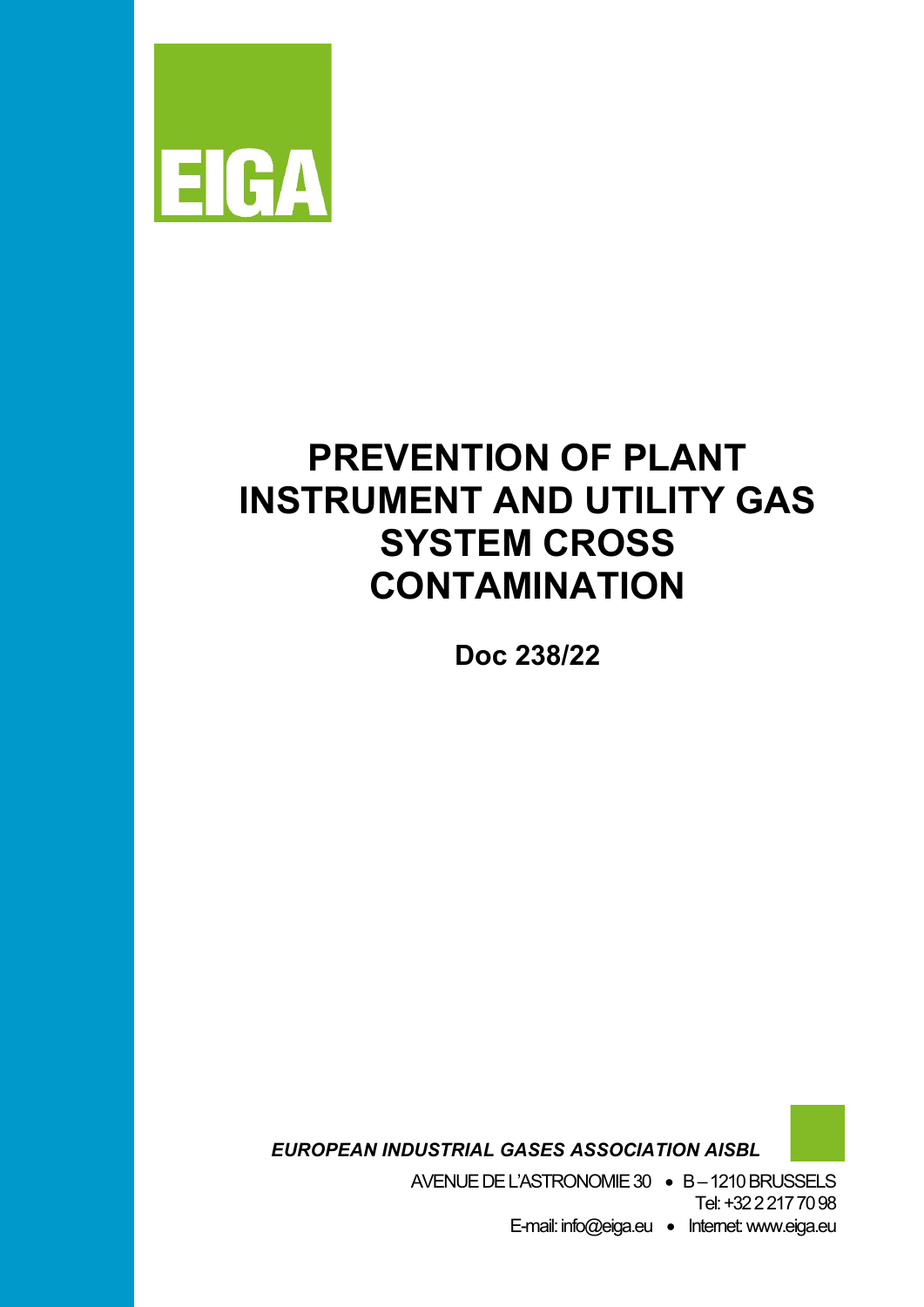

# **PREVENTION OF PLANT INSTRUMENT AND UTILITY GAS SYSTEM CROSS CONTAMINATION**

As part of a programme of harmonisation of industry standards, the European Industrial Gases Associations has published EIGA Doc 238 *Prevention of Plant Instrument and Utility Gas System Cross-Contamination*, jointly produced by members of the International Harmonisation Council (IHC).

This publication is intended as an international harmonised standard for the worldwide use and application of all members of the Asia Industrial Gases Association (AIGA), Compressed Gas Association (CGA), European Industrial Gases Association (EIGA), and Japan Industrial and Medical Gases Association (JIMGA). Each association's technical content is identical, except for regional regulatory requirements and minor changes in formatting and spelling.

# **Disclaimer**

All technical publications of EIGA or under EIGA's name, including Codes of practice, Safety procedures and any other technical information contained in such publications were obtained from sources believed to be reliable and are based on technical information and experience currently available from members of EIGA and others at the date of their issuance.

While EIGA recommends reference to or use of its publications by its members, such reference to or use of EIGA's publications by its members or third parties are purely voluntary and not binding.

Therefore, EIGA or its members make no guarantee of the results and assume no liability or responsibility in connection with the reference to or use of information or suggestions contained in EIGA's publications.

EIGA has no control whatsoever as regards, performance or non performance, misinterpretation, proper or improper use of any information or suggestions contained in EIGA's publications by any person or entity (including EIGA members) and EIGA expressly disclaims any liability in connection thereto.

EIGA's publications are subject to periodic review and users are cautioned to obtain the latest edition.

Reproduced with permission from the Compressed Gas Association. All rights reserved

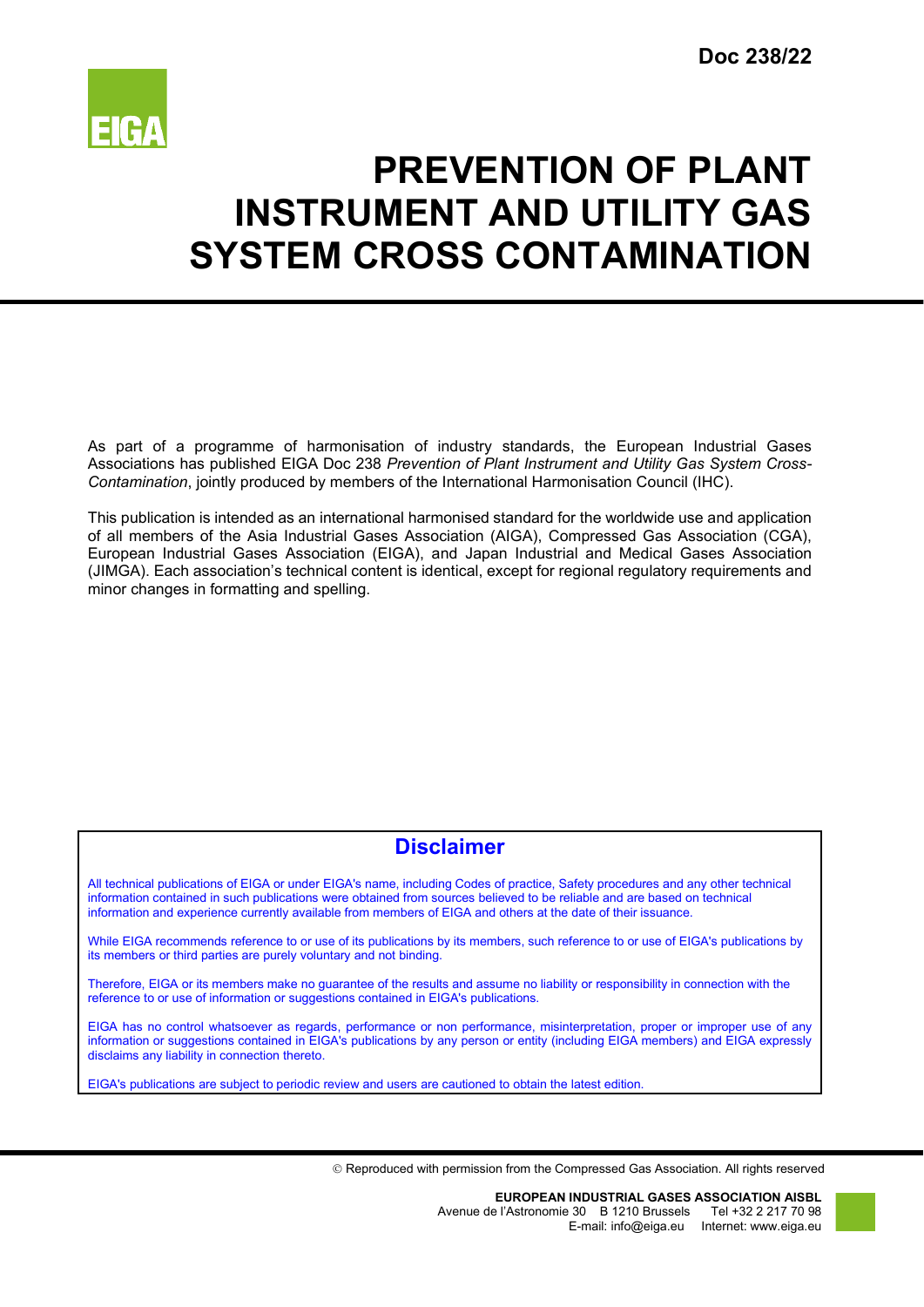# **Table of Contents**

| 1              |                                        |  |  |  |  |
|----------------|----------------------------------------|--|--|--|--|
| 2              |                                        |  |  |  |  |
| 3              |                                        |  |  |  |  |
|                | 3.1<br>3.2                             |  |  |  |  |
| $\overline{4}$ |                                        |  |  |  |  |
|                | 4.1<br>4.2                             |  |  |  |  |
| 5              |                                        |  |  |  |  |
|                | 5.1<br>5.2<br>5.3<br>5.4               |  |  |  |  |
| 6              |                                        |  |  |  |  |
|                | 6.1<br>6.2<br>6.3<br>6.4<br>6.5<br>6.6 |  |  |  |  |
| 7              |                                        |  |  |  |  |
| 8              |                                        |  |  |  |  |

# **Figures**

| Figure 4—Overview of possible systems and interconnections in a HYCO plant                       |  |
|--------------------------------------------------------------------------------------------------|--|
| Figure 5—Segregation of instrument gas and nitrogen headers using cascading pressures 11         |  |
| Figure 6—Nitrogen backup of instrument air with automatic double block and bleed 12              |  |
| Figure 7—Typical reverse flow protection for continuous compressor purges 14                     |  |
|                                                                                                  |  |
|                                                                                                  |  |
| Figure 10—Hose connection in isolated safe condition, high pressure source 16                    |  |
|                                                                                                  |  |
| Figure 12—Hard-piped purge connection with double block and bleed reverse flow protection 17     |  |
| Figure 13—Hard-piped purge connection with removable spool piece for reverse flow protection  17 |  |
| Figure 14—Nitrogen startup connection using blind for reverse flow protection 18                 |  |
|                                                                                                  |  |
|                                                                                                  |  |

# **Appendix**

|--|--|--|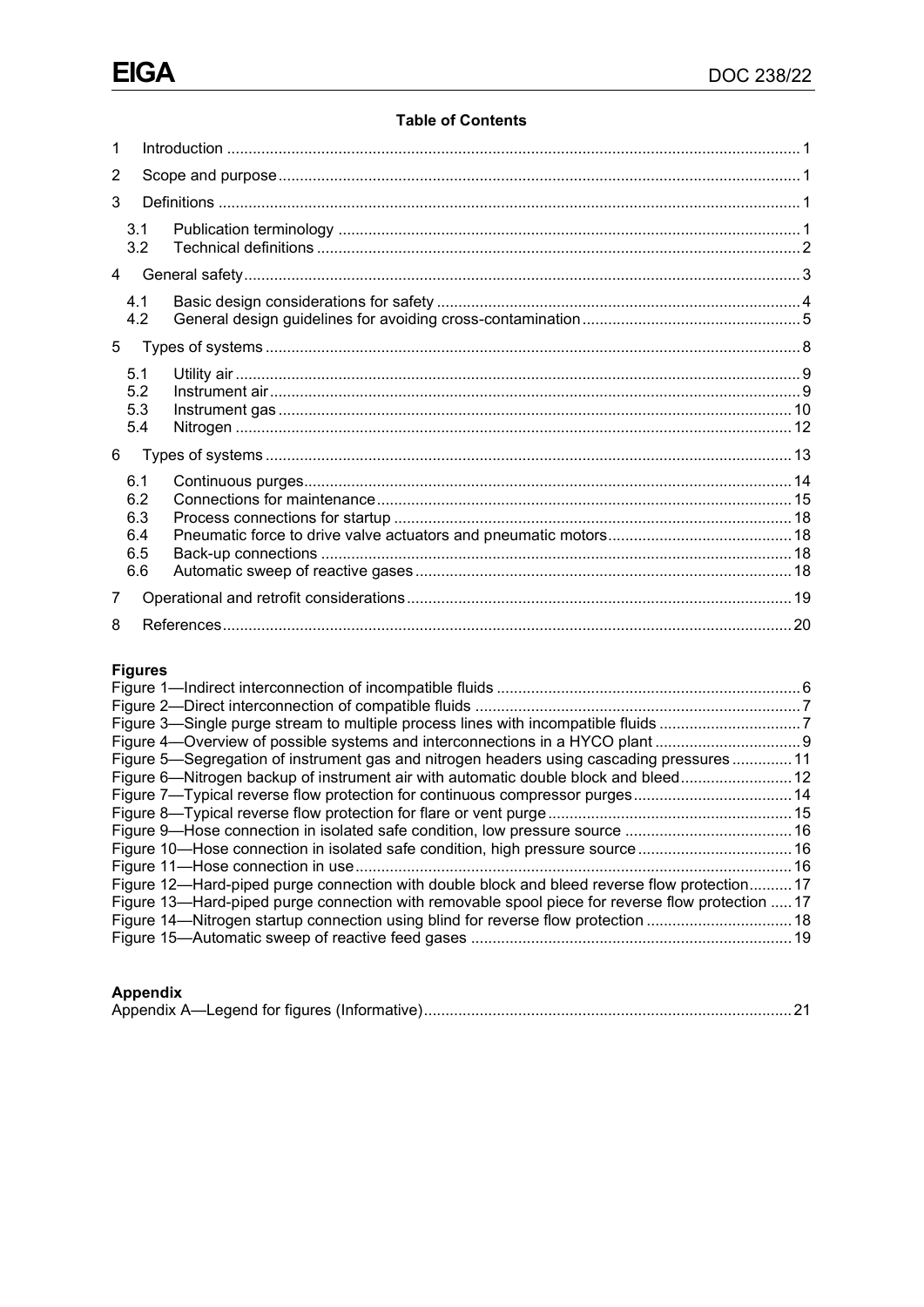# <span id="page-3-0"></span>**1 Introduction**

Process gases in HYCO plants are flammable and can be toxic. Prior to maintenance, piping and equipment are purged with nitrogen to prevent exposure to flammable or toxic gases. After maintenance, similar purging is done to prevent the mixing of flammable gas with air that entered the piping or equipment during maintenance. In addition, HYCO plants utilize nitrogen during startup to carry heat through the process until the piping and equipment are hot enough for steam and feed addition. All operating plants utilize control valves to maintain control of the process. These control valves require an instrument gas to operate.

To facilitate purging and startup, utility nitrogen connections are present throughout the process. These interconnections provide the possibility for cross-contamination between the process and utility air or instrument gases (e.g., CO in N2, H2 in N2). Similar cross-contamination potential exists when air that is backed up by nitrogen is used for the instrument gas (e.g., N2 in air, air in N2). If there is a connection between the utility gas and the instrument nitrogen backup, further cross-contamination is possible. In any of these cases, cross-contamination can lead to hazardous conditions. Exclusive use of nitrogen as the instrument gas eliminates one of the cross-contamination concerns but increases the possibility of asphyxiation hazards.

# <span id="page-3-1"></span>**2 Scope and purpose**

This publication provides recommendations and minimum requirements for the design and safeguards of utility and instrument gas systems and their interconnections, both permanent and temporary. It includes startup systems as well as maintenance and continuous purge connections. It identifies the potential hazards resulting from the connections between purge gases, instrument gases, and the process. These requirements may also be considered for existing facilities.

This publication does not cover process or product cross-contamination issues, but some of the principles covered in this publication could apply.

This publication does not cover breathing air systems.

This publication was developed around and applies to HYCO plants, which are facilities that produce hydrogen and/or carbon monoxide. These plants are typically operated with feed stocks such as natural gas, refinery off gas, naphtha, and other light hydrocarbons. The principles and concepts identified in this publication are applicable to other segments of the gases industry (for example, specialty gas plants and air separation units), although some of the scenarios described might not apply and some design details can require modification. Other technologies could require either more or less stringent minimum requirements depending on the specific application, whether contamination is a safety concern or a quality or reliability concern, and the severity of any consequences.

#### <span id="page-3-2"></span>**3 Definitions**

For the purpose of this publication, the following definitions apply.

#### <span id="page-3-3"></span>**3.1 Publication terminology**

#### **3.1.1 Shall**

Indicates that the procedure is mandatory. It is used wherever the criterion for conformance to specific recommendations allows no deviation.

# **3.1.2 Should**

Indicates that a procedure is recommended.

# **3.1.3 May**

Indicates that the procedure is optional.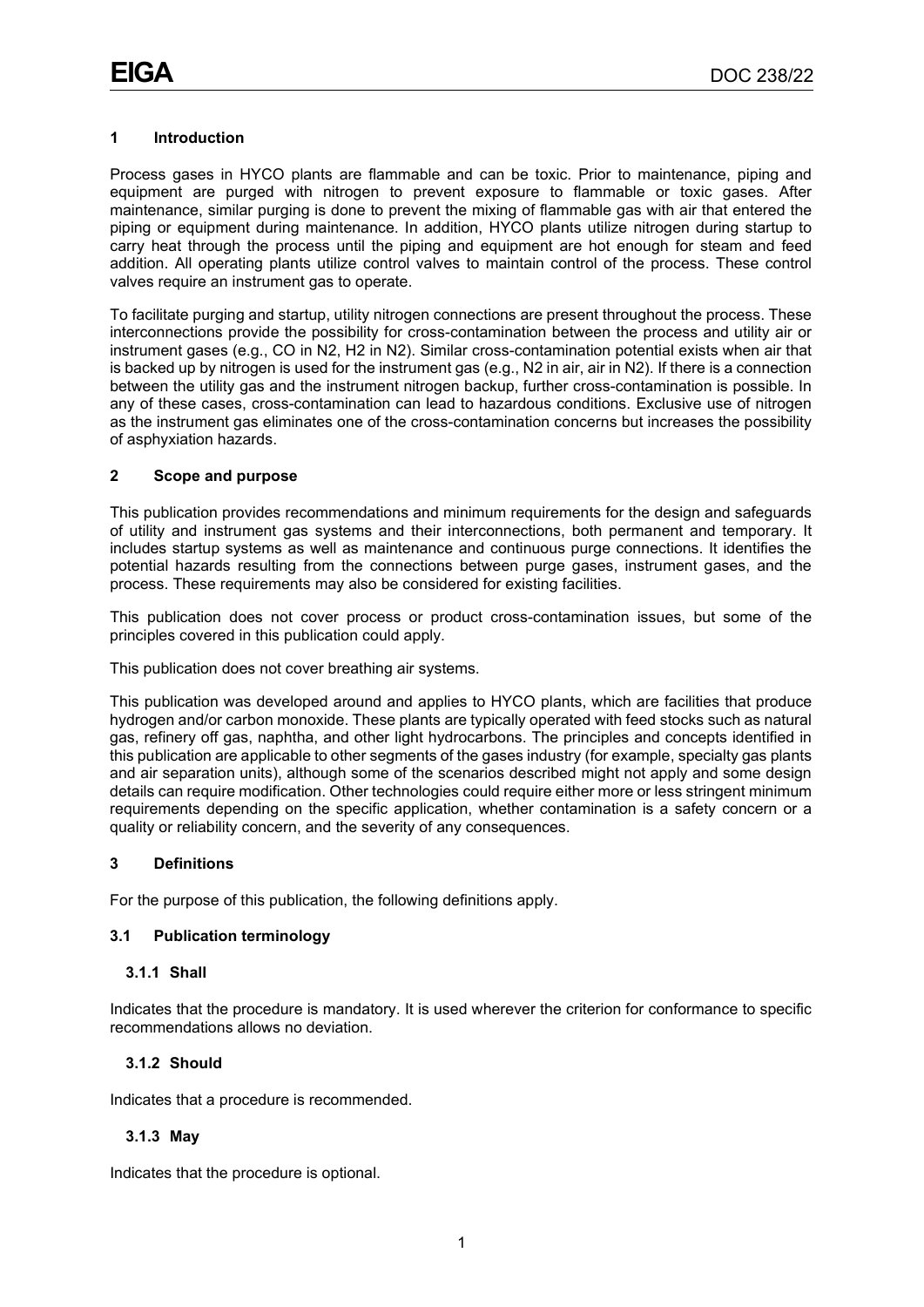# **3.1.4 Will**

Is used only to indicate the future, not a degree of requirement.

# **3.1.5 Can**

Indicates a possibility or ability.

#### <span id="page-4-0"></span>**3.2 Technical definitions**

#### **3.2.1 Breathing air**

Breathable air supplied by a gas distribution system or apparatus (e.g., self-contained breathing apparatus [SCBA]) for individuals working in a confined space or hazardous atmosphere.

# **3.2.2 Enclosure**

Area that is sealed off with an artificial or natural barrier. This includes electrical switch gear, instrument/analyzer cabinets, and motor housings.

#### **3.2.3 Hazardous work permit (HWP)**

Formal document allowing specific hazardous work on a specific system at a given time of day, by a designated individual, where potential risks are identified and considered in the permission.

#### **3.2.4 Instrument air**

Dry compressed air (not backed up by an inert gas) used for operation of small equipment and instruments such as positioners or I/P converters, compressor unloaders, control valves, vortex coolers, barring devices, flame scanners, analyzers and flare pilot ignition panels, cabinet purges, and drive motors.

NOTE—Instrument air is not intended for human respiration. Instrument air and breathing air systems are distinct and mutually exclusive.

#### **3.2.5 Instrument gas**

Compressed gas (usually air backed up by an inert gas, typically nitrogen) used for operation of small equipment and instruments such as positioners or I/P converters, compressor unloaders, control valves, vortex coolers, barring devices, flame scanners, analyzers and flare pilot ignition panels, cabinet purges, and drive motors. Alternately, instrument gas can be just an inert gas.

# **3.2.6 Lockout/tagout (LOTO)**

Formal procedure for the isolation and securing of energy and stored energy in a system so as to make it safe for work and not allowing reenergization to occur until work is complete and all locks and tags are removed. Generally issued in conjunction with hazardous work permit.

#### **3.2.7 Management of change (MOC)**

Formal process for the evaluation and approval/denial of a proposed change.

#### **3.2.8 Risk assessment**

Overall process of [risk](https://www.iso.org/obp/ui/#iso:std:iso:guide:73:ed-1:v1:en:term:3.5.1) identification, [risk](https://www.iso.org/obp/ui/#iso:std:iso:guide:73:ed-1:v1:en:term:3.6.1) analysis, and [risk](https://www.iso.org/obp/ui/#iso:std:iso:guide:73:ed-1:v1:en:term:3.7.1) evaluation.

NOTE—Some of the tools and methodologies used in a risk assessment include HAZOP, LOPA, FMEA, What if, etc.

# **3.2.9 Utility air**

Compressed air used in operating pneumatic equipment or other non-process uses.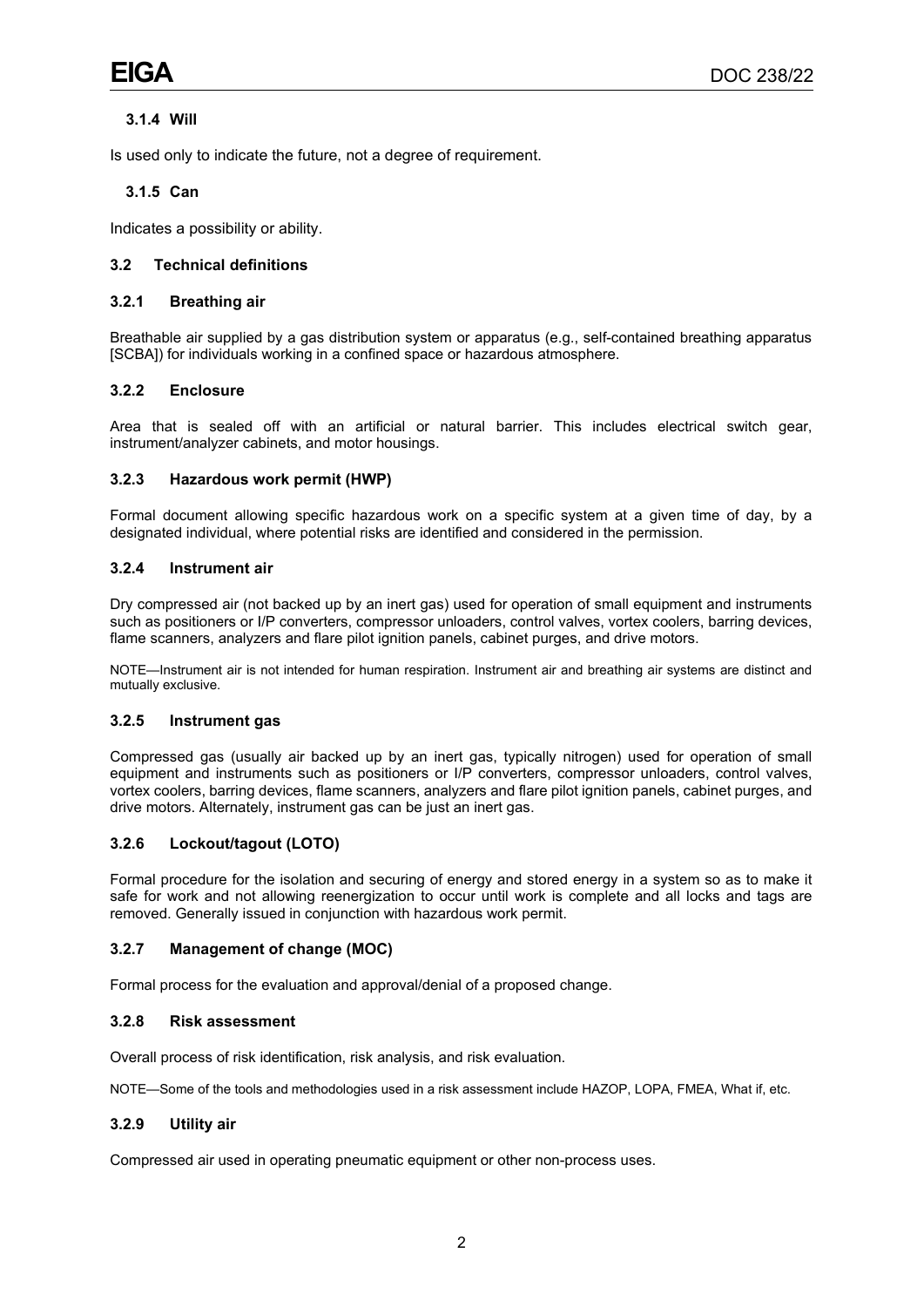<span id="page-5-0"></span>NOTE—Sometimes referred to as plant air.

#### **4 General safety**

To facilitate startup, maintenance, and normal operation, facilities are designed with process and utility interconnections. Segregation of gas systems is crucial to prevent cross-contamination and the subsequent formation of hazardous conditions. Proper operating and maintenance procedures are also required to limit the potential for cross-contamination and formation of hazardous conditions.

Inadvertent or unexpected cross-contamination of gases can be hazardous, impact quality, and/or affect long term durability of equipment and components. Some of the most common concerns related to cross-contamination are:

- Fire, explosion, or the creation of a dangerous byproduct due to incompatible gases coming into contact with each other. Examples include air with carbon monoxide or air with hydrogen;
- Asphyxiation due to the presence of inert gases or products when air is expected. Examples include: inert/purge gases such as nitrogen, argon, or helium unintentionally entering into the air system or nitrogen intentionally being utilized as a backup to instrument air supply;
- Presence of toxic, corrosive, or flammable components in purge or instrument gases, potentially endangering personnel. Examples include process gases backflowing into an instrument air or nitrogen supply;
- Product quality issues due to the addition of a contaminant that is not completely removed or is not detected. Cross-contamination leads to the risk of contaminating a gas stream or process with gases that are not expected. If the contaminants cannot be removed by the process or detected by analysis, contaminated product could be produced and make its way to a customer. Examples include argon used for welding application, nitrogen used in a maintenance activity, or nitrogen used in place of helium for a specific application where nitrogen is a customer contaminant; and
- Contaminants or by-products that are incompatible with system materials, leading to reduced service life or durability. Examples include high strength carbon steel being exposed to carbon monoxide or moisture.

Fire, explosion, and asphyxiation risks are exacerbated when the equipment is located in a building or enclosure.

The probability of cross-contamination can be reduced by ensuring that:

- process gas supply systems, purge gas connections, utility connections, and instrument gas supply systems are properly designed, constructed, and operated;
- any temporary startup or maintenance connections of purge gas to a process gas system are properly designed, reviewed, and managed;
- management of change (MOC) documentation and review of any system changes such as back-up nitrogen addition to the instrument air system after the plant is operational (for example, to address reliability issues) considers and addresses all possible interconnections and scenarios; and
- good safety management practices and/or risk assessment tools are routinely employed and the resulting documents periodically reviewed for accuracy and effectiveness.

Although all interconnections have the potential for cross-contamination, infrequently used purge connections have the greatest risk potential, since making these types of connections is typically a nonroutine activity. Purge connections may be made with flexible lines/hoses, and pressure ratings might not be the same as the system design pressure. If this temporary connection is left in place after use, it can fail due to overpressure resulting in flammable or toxic gas release. Failure of a flexible hose/line can lead to ignition of low ignition energy flammable gases such as hydrogen.

Risk reduction techniques should be utilized when working with toxic, corrosive, and/or flammable materials. For example, reducing the number of line break operations by installing dedicated purge points rather than removing components and tying into existing connections is recommended.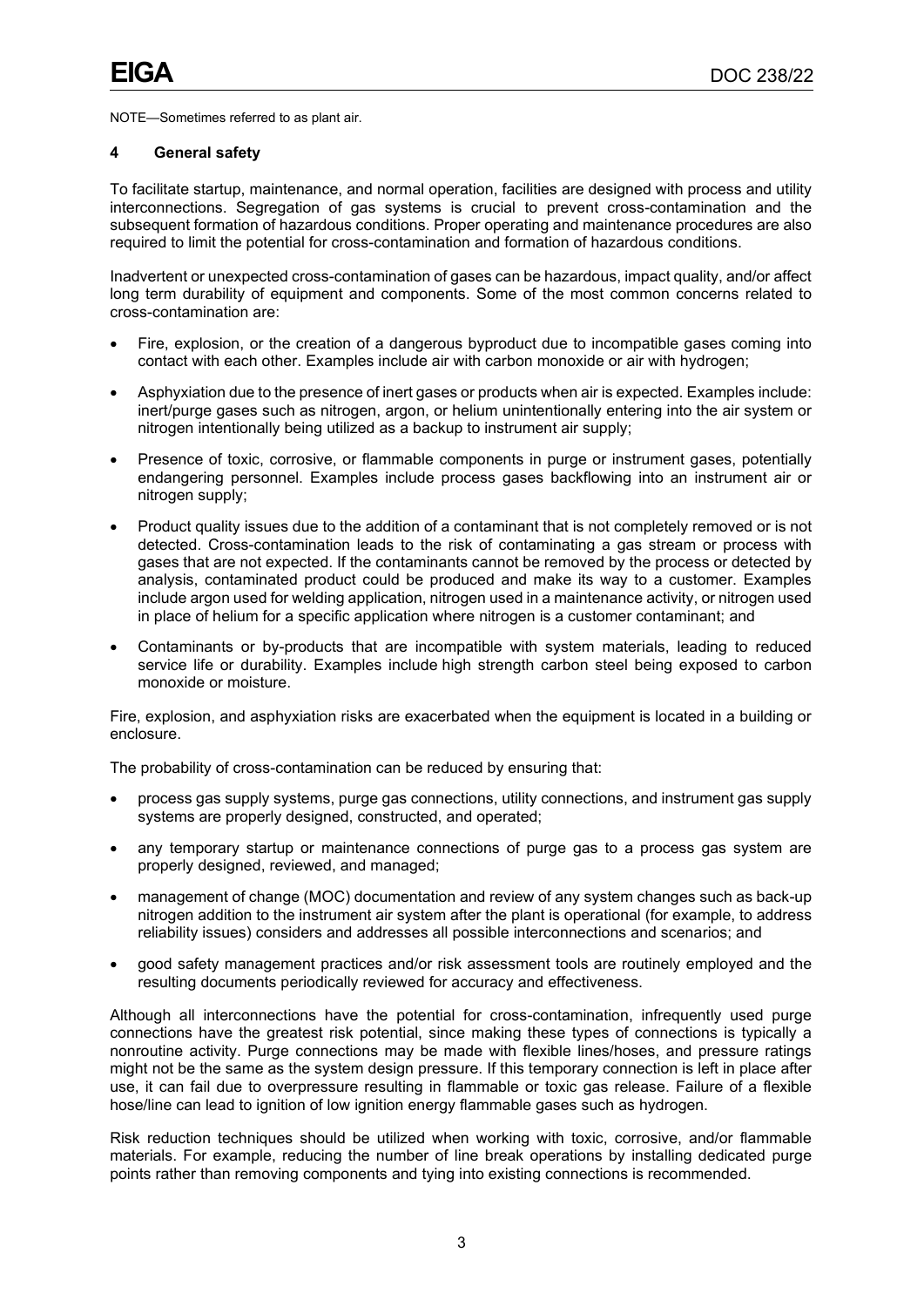When preparing to conduct a nonroutine activity such as purging a line or piece of equipment for maintenance, installing a temporary blowdown connection, or replacing a component, appropriate safety tools shall be utilized. Examples of such tools include hazardous work permit (HWP), lockout/tagout (LOTO), job safety analysis (JSA), MOC, and risk assessment (hazard and operability study [HAZOP], layer of protection analysis [LOPA], failure mode and effect analysis [FMEA], what if, etc.). Any temporary connection used during normal operation shall be reviewed and controlled via the MOC process. Temporary hose connections used for purging in preparation for or during maintenance shall be controlled by an administrative program (for example, work permit, checklist, and/or jumper log). If use of temporary hoses is required as part on an operating procedure, the procedure shall clearly document that the hoses shall be disconnected when no longer required. An inspection step should be included to verify disconnection.

# <span id="page-6-0"></span>**4.1 Basic design considerations for safety**

Cross-contamination risks exist wherever process and purge gases interconnect. Well-designed systems consider the impact of cross-contamination and implement measures to reduce contamination risk that are consistent with the level of impact. When the impact of cross-contamination is significant enough, a quantitative risk analysis or layer of protection analysis is required in addition to the plant HAZOP. In some cases, an interconnection is prohibited. For example, instrument air systems shall not be used for breathing air; and breathing air systems shall not be interconnected with instrument air systems.

Instrument gas systems can be backed up by nitrogen for added reliability. When the instrument gas system is shut down and depressurized, the nitrogen backup cross-connection will activate and shall be considered when defining the isolation boundary for work permits.

If air is the primary source of instrument gas, proper design and sizing of the instrument air compressor system is necessary to limit the percent of time during normal operation that nitrogen enters the instrument gas system and/or to ensure proper operation of automatic valves, some of which may be used to limit cross-contamination. If instrument air demand exceeds compressor system capacity, the instrument air pressure will decrease; and control valves could cease to operate properly. Exceeding the capacity of the compressor system can cause moisture to break through, which could also impact control valve operation, in particular when the ambient temperature is below freezing. Whether the instrument air system is backed up by nitrogen or not, it is good practice to monitor the pressure of the instrument air and to alarm on low pressure. If analyzers are used to detect contamination, it should be noted that they can be in standby mode during maintenance outages.

Any instrument, instrumentation cabinet, or equipment enclosure purged with instrument gas should have an external warning label that advises that an oxygen deficient atmosphere can exist. Oxygen monitors may be carried or installed where appropriate.

If enclosures are purged for the purposes of area classification, drying, and/or cooling, purge gas can travel through electrical conduit to other areas. This can cause the inadvertent creation of a hazardous atmosphere where one might not be expected. Proper design of the conduit system is required to avoid this problem (see 6.1.2).

For processes containing toxic, corrosive, or flammable fluids, the plant design shall take into account the need to purge equipment and piping prior to and after maintenance. Enough purge connections should be installed as part of the original plant design to avoid the need to remove instruments or equipment (e.g., pressure safety valves [PSV]) to provide connections to facilitate purging. Use of instrument or equipment connections as purge points can increase the risk of leaks or equipment damage during and after reinstallation.

Regulators and regulator failures are a common factor in cross-contamination incidents, in part because of how regulators are designed and constructed. In regulators, the pressure specification break is halfway through the body of the valve: the pressure rating of the downstream half of the regulator can be less than the upstream half. This can apply either to the body of the valve or the regulator internals. In extreme cases, the downstream half of the valve body could fail if overpressured to the upstream pressure. Alternately, the internals could fail, increasing the likelihood of backflow across the regulator. Block valves installed upstream and downstream of the regulator to facilitate maintenance could create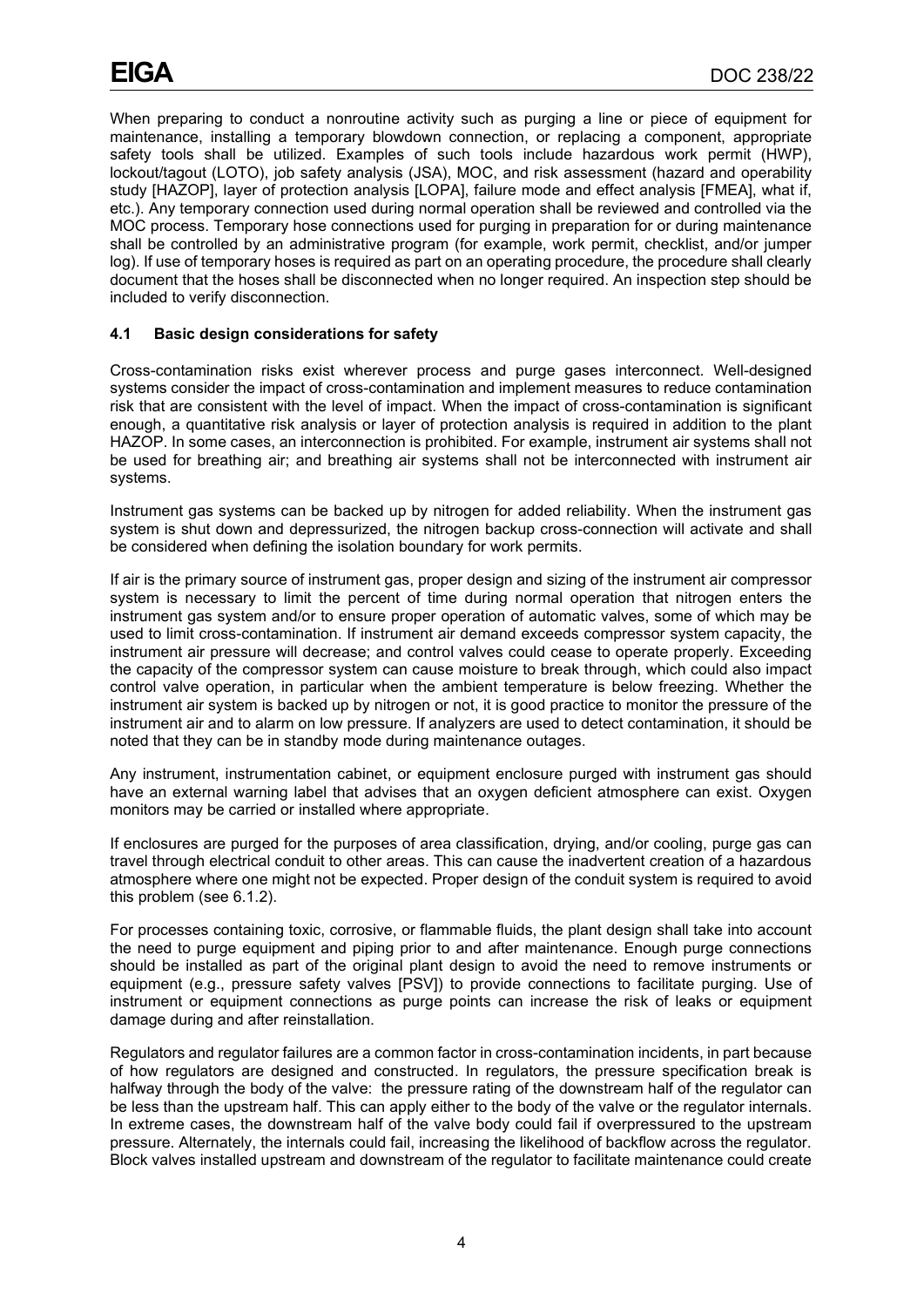a scenario in which the downstream side of the regulator can be exposed to the upstream pressure. Over pressure protection shall be evaluated to protect the downstream half of the regulator.

Best practices when using regulators include:

correct installation and heat tracing to avoid formation of ice in the regulator spring, resulting in operational failure during winter;

addition of a vent pipe on the vent port and/or purge on a regulator to prevent moisture ingress;

routing the vent port pipe to a safe location based on leakage of upstream gas or backflowed gas (if identified as a hazardous scenario during system risk assessment); and

periodically reversing the set points of regulators that are installed in parallel, with slightly different set points such that one backs up the other, in order to verify that the regulators remain operable.

# <span id="page-7-0"></span>**4.2 General design guidelines for avoiding cross-contamination**

Although plant design details will vary depending on the specific process and the consequences of component failures and cross-contamination of process, utility, and instrument fluids, the following design guidelines apply to all systems:

Ensure that there is always sufficient driving force in the desired flow direction. If the pressure differential is small or if momentary equalization or pressure dips (reverse driving force) are possible, additional protective measures should be provided. Loss of source pressure is always a potential cause of the reverse flow/pressure drop case;

On both the process side and the purge gas side, ensure that materials of construction are compatible with all possible gases or contaminants that could be present at any time (temperature, pressure, and corrosion effects). Inadvertent misdirection of flow and side reactions should be considered;

Ensure that each component in the system used to prevent cross-contamination is included in the preventive maintenance program. Inspection and/or test frequency should be established based on cleanliness of the stream, compatibility of materials, and process conditions. Where check valves are used, if operating conditions favor only partial opening of a check valve, more frequent inspection and replacement will be necessary due to the rapid wear that occurs in partially opened check valves;

Ensure that the process streams are free from particulates (e.g., construction debris, corrosion products, and reaction products) to minimize damage to seating surfaces in valves (leak tightness);

Do not use regulators as the sole means of cross-contamination prevention. Regulators can and do fail, and they cannot provide sufficient isolation unless there is a positive pressure difference and gas is flowing through the regulator;

Do not depend on check valves as the sole cross-contamination prevention measure. Check valves, and the protection they provide, do fail. If a reverse driving force occurs repeatedly or for more than a few minutes (the time will depend on the specific application, including pressure differential), all check valves should be expected to leak; and

Check valve selection is a complex task. The following list contains key considerations in check valve selection:

Designer should consult the manufacturer or other industrial guidelines governing the selection of check valves

Specifying and selecting the correct sized check valve is essential to its operation and longevity:

Check valves that are partially open or chattering wear prematurely and have significantly more reverse flow leakage potential. Sufficient throat velocity is necessary to keep the check valve fully open during normal operation. The supplier may be consulted for assistance with sizing based on flow. A rule of thumb to consider for check valve sizing is that it should be one pipe size smaller than the pipe size on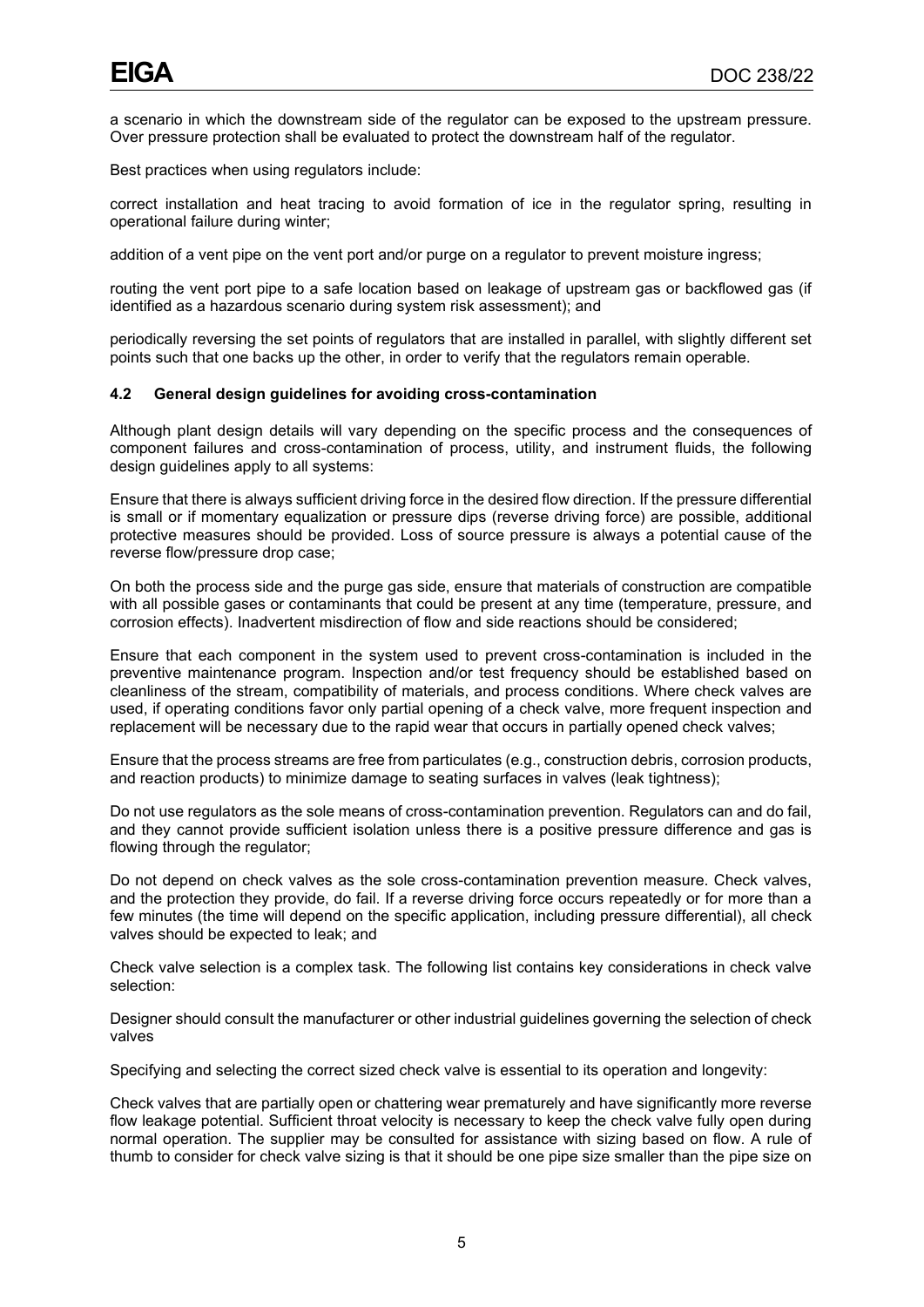either side of the check valve. This raises the velocity in the throat of the check valve, which keeps the check fully open; however, any velocity safety limits for the gas shall be observed

Raising the cracking pressure of a check valve (e.g., with a spring) will improve the seating and minimize leakage in the reverse direction. However, the available pressure drop during operation should be high enough to allow for the valve to fully open

Check valve installation should be done in accordance with manufacturer's instructions. In particular, orientation is a crucial characteristic that determines proper operation

Multiple check valves can be placed in series to increase the reliability of the backflow protection (see API 521, Pressure-relieving and Depressuring Systems for guidance on reverse flow through failed check valves) [1]. Using two different types of check valves from two different manufacturers is effective as diverse protection in reducing common mode failures (e.g., low flow effects on different valve types, manufacturing defects within a batch)

Check valves should be inspected internally or tested regularly if the criticality is sufficient. Check valves that require periodic testing could require installation of bleed valves on either side of each check valve to facilitate testing (see API 521 for check valve inspection and testing guidance) [1].

Figures 1 through 3 illustrate the application of these general principles and do not include all of the instrumentation and valves required. In all of these figures, over pressure protection needs to be considered in a misdirected flow scenario. A single check valve and / or regulator cannot be used to mitigate over pressure.

In Figure 1, two incompatible fluids (for example, two fluid streams that would react with each other) are both feeding a process. In this system, check valves and manual valves alone are not adequate backflow prevention if the process pressure can exceed the pressure of either or both feed streams. Using regulators and low-pressure alarms to manage pressure drop with less reliance on operator interaction provides an additional layer of backflow and contamination protection.



<span id="page-8-0"></span>NOTE—See Appendix A for the key to the symbols in the figure.

#### **Figure 1—Indirect interconnection of incompatible fluids**

In Figure 2, two compatible fluids connect directly with each other, and the intent is to have only one of the lines in service at any one time. Check valves are required in the individual lines and provide a measure of protection against misoperation. The regulators provide another layer of protection, and pressure alarms may also be added to make the system more robust. The two individual check valves shall not be replaced by a single check valve in the common line feeding the process. A single check valve in the common line does not provide the same functionality as the two check valves.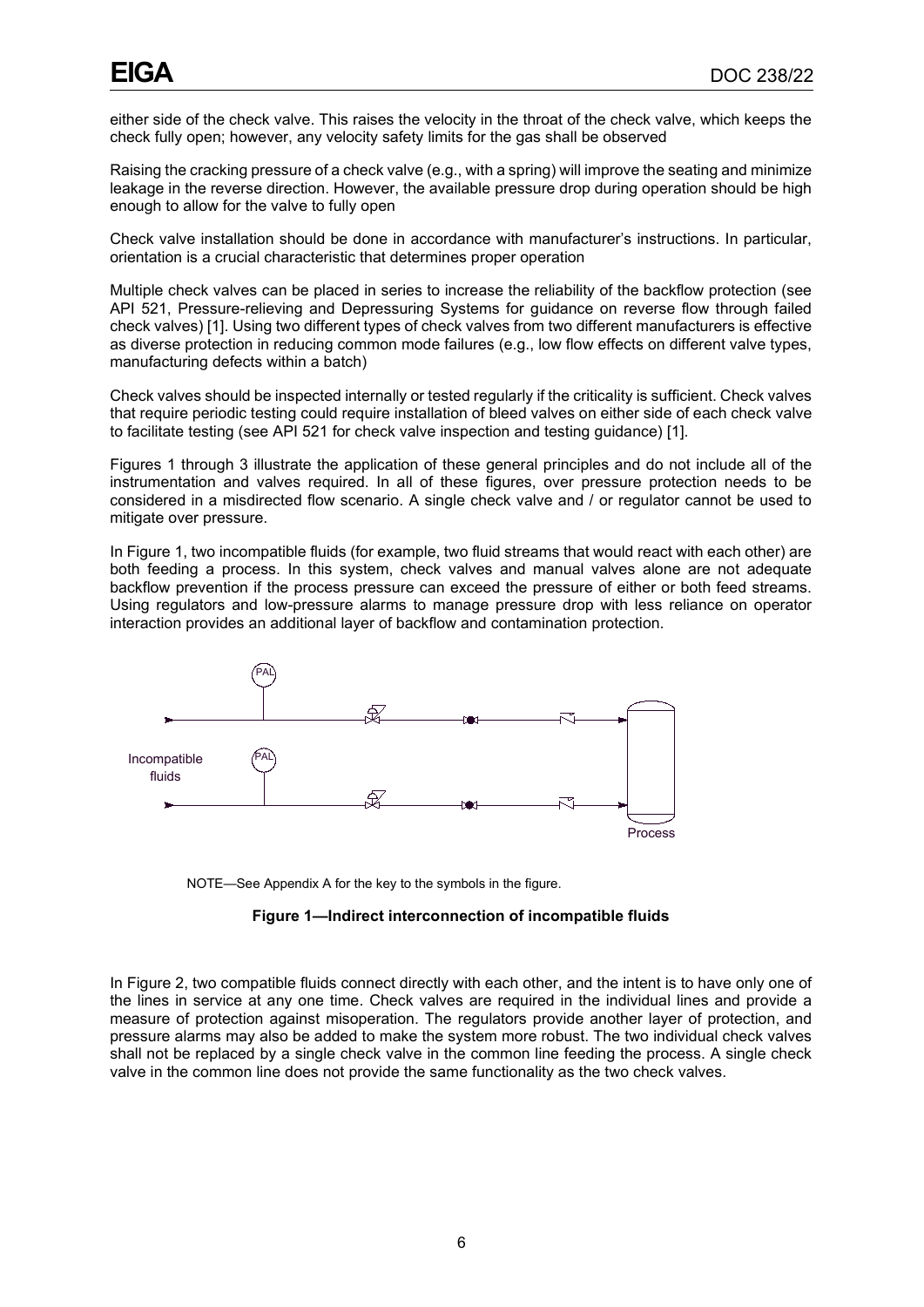



<span id="page-9-0"></span>NOTE—See Appendix A for the key to the symbols in the figure.

# **Figure 2—Direct interconnection of compatible fluids**

In Figure 3, a single purge stream is connected to multiple process purge connections that are attached to systems containing incompatible fluids (for example, multiple process streams that would react with each other). Individual regulators and check valves are required on each individual purge line. If a single regulator was installed in the common purge line, a single check valve would be the only backflow prevention measure on loss of purge gas pressure. The low-pressure alarm on the purge/feed stream further decreases the likelihood of reverse flow.



<span id="page-9-1"></span>NOTE—See Appendix A for the key to the symbols in the figure.

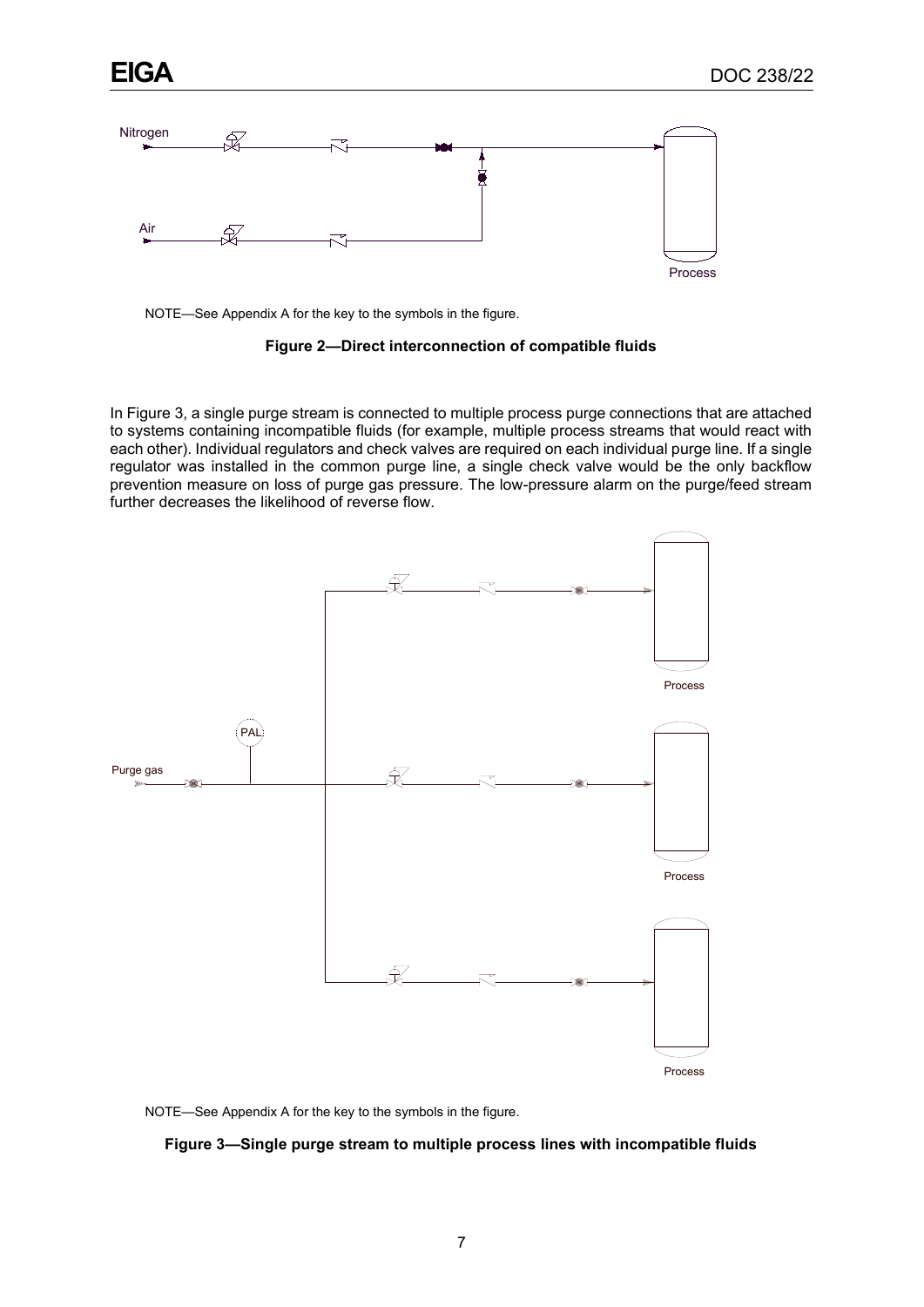# <span id="page-10-0"></span>**5 Types of systems**

This section describes some of the types of systems that can be connected to the process as well as general configuration information of those systems.

Operating plants generally have a combination of process and support systems. Process fluids are utilized in the generation of products for customers or internal uses. Support systems terminate in convenient locations, often called utility stations, and typically provide or make accessible compressed air, water, nitrogen, carbon dioxide, helium, and/or steam. Utility purposes are those nonprocess-related general uses such as instrument gas, purging, pressure testing, cleaning, tool operation, etc. Instrument gases are utilized in the operation of instruments or equipment. Instrument air can be backed up by nitrogen or other dry gas for reliability purposes. Nitrogen is used for continuous or temporary purging. Where oil-free or high purity is required, users should verify the source of gas is appropriate.

Figure 4 gives an overview of the types of systems that can exist in a HYCO facility and how they can be cross-connected. Typical connections are:

- startup nitrogen for carrying heat through the process;
- temporary or permanent connections for purging of piping and equipment for maintenance;
- permanent connections for continuous equipment purging (e.g., compressor distance piece);
- permanent connections for continuous purging to maintain area classification;
- permanent connections for use of nitrogen to back up an instrument gas system;
- permanent connections for use of nitrogen to sweep flare headers; and
- permanent connections for use of a purge gas to automatically sweep out reactive gases or to sweep reactants out of a catalyst bed.

Figure 4 also illustrates that there can be multiple sources of nitrogen and instrument gas supply. These gases could have destinations beyond the plant boundary (such as to a customer), which results in additional cross-contamination concerns. These concerns are not explicitly addressed in this publication, although the general principles apply.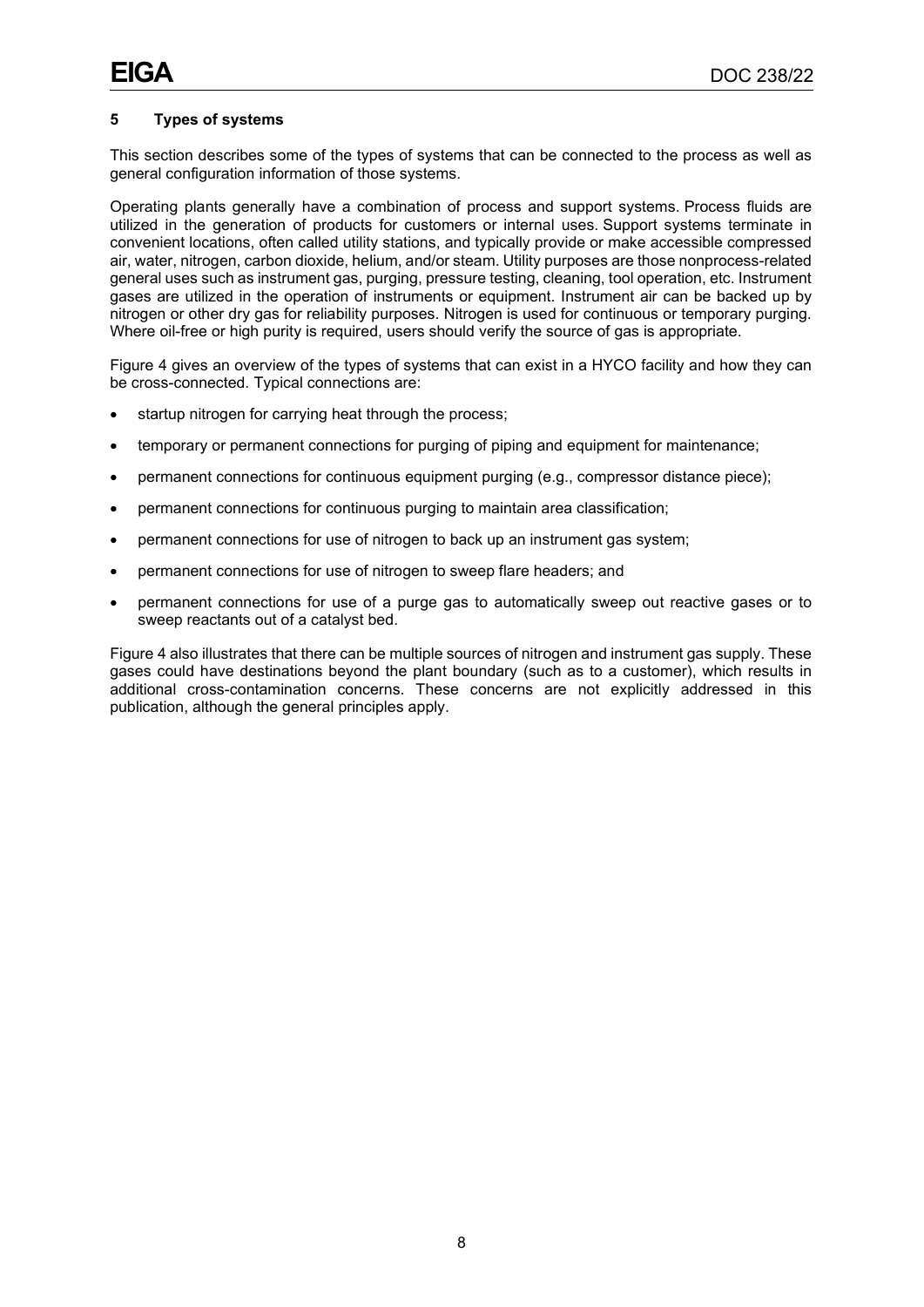

**Figure 4—Overview of possible systems and interconnections in a HYCO plant**

# <span id="page-11-2"></span><span id="page-11-0"></span>**5.1 Utility air**

Utility air can be used for driving pneumatic tools, pressure testing, or other nonprocess purposes. Because utility air is used for noncritical applications, it generally is not required to be dry. Typically, utility air has a dedicated pipe header running throughout the facility with drops in critical locations of the plant. These drop locations are primarily in areas with high maintenance activities.

Utility air should be supplied to the header via a standalone air compressor. It is possible to supply the utility air header from the instrument air compressor/header, but this comes with risks. These include overdrawing the instrument air header, leading to a potential facility reliability risk or cross-contamination potential.

Utility air headers should not be cross-tied with nitrogen headers or with instrument gas headers. If the utility air system is supplied from the instrument gas system, there shall be a method to positively isolate the utility air system from the instrument gas system. Nitrogen or the potential to have nitrogen used in a pneumatic tool can be a serious safety hazard, especially within a confined space.

# <span id="page-11-1"></span>**5.2 Instrument air**

Instrument air is a critical part of a running facility. Primary uses are to drive instrumentation and to purge or cool small equipment or cabinets. Typically, a pipe header is run throughout the facility with take-offs to each instrument air consumer. Main consumers of instrument air are control valves, vortex coolers, and small panel purges.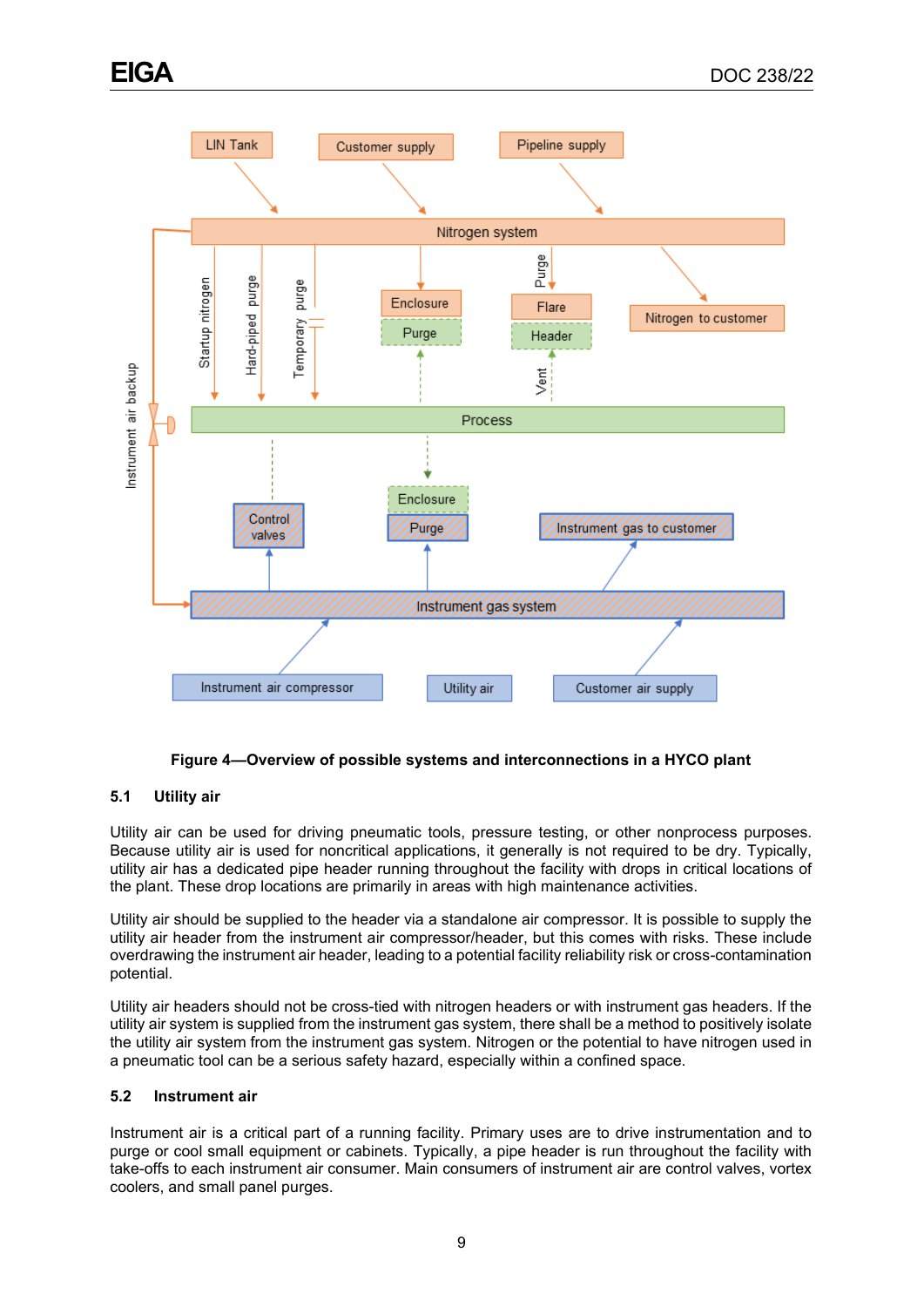<span id="page-12-0"></span>Air used for the purposes of instrument air should meet the requirements of ISO 8573-1 [2].

#### **5.3 Instrument gas**

For high reliability applications, nitrogen can be used to back up an instrument air system. When instrument air is backed up by nitrogen or other gas, the system is renamed instrument gas. In case of a loss of air supply to the instrument gas system, nitrogen will back it up until the air supply is restored. Alternately, another gas such as nitrogen, carbon dioxide, or helium can be used as the only source of instrument gas in a facility.

The cross-tie between the air and nitrogen systems leads to a chance of cross-contamination with oxygen in the nitrogen header and is designed to prevent backflow. The following are examples of the risks of backflow:

- If backflow of air from the instrument gas system into the nitrogen system were to occur, the contaminated nitrogen could introduce oxygen (from air) into a purged flammable fluid circuit. Because of this, an effective backflow prevention mechanism between the nitrogen system and the instrument gas system shall be designed into the system;
- When nitrogen is used to back up the instrument gas system, nitrogen that vents or leaks from instrument gas users could create an asphyxiating hazard for personnel. Consideration shall be given to the safety implications; and
- When nitrogen is used to back up the instrument gas system, equipment (for example, analyzers) that rely on the presence of oxygen to perform their intended function will cease to operate when on nitrogen backup. Consideration shall be given to the impact of loss of oxygen (in air) normally delivered to this equipment.

Figure 5 illustrates one method for providing nitrogen backup to the instrument gas header. There are multiple levels of nitrogen supply, which use cascading pressure levels as a primary safeguard against cross-contamination. The higher nitrogen pressure header (supply header) is protected from contamination by the lower pressure header (purge header). The lower pressure header can have hard piped connections to the process (see 6.2.2), where some contamination could occur if the connections are operated improperly. This is acceptable as the lower pressure nitrogen purge header is used for process purging, where contamination of the nitrogen with process gas does not create a hazard (the contaminants in the nitrogen are the same components as in the process line/equipment). Contamination of the higher pressure nitrogen supply header is less likely because of the pressure differential between it and the potentially contaminated lower pressure nitrogen purge header. The higher pressure nitrogen supply header is used for applications where the presence of process gas is a safety hazard (e.g., enclosure purges, where the purge gas comes in contact with air/oxygen).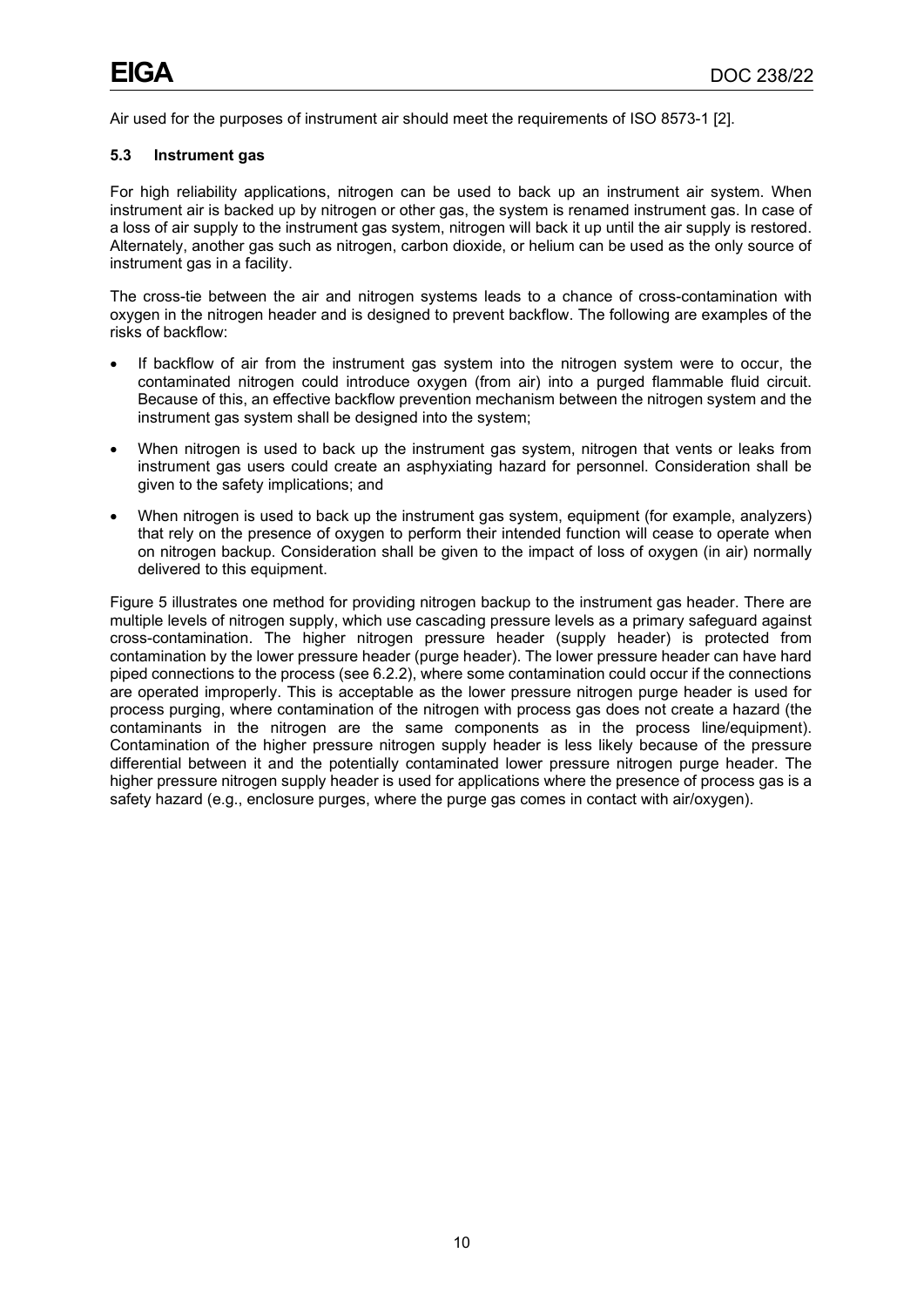

NOTE—See Appendix A for the key to the symbols in the figure.

# <span id="page-13-0"></span>**Figure 5—Segregation of instrument gas and nitrogen headers using cascading pressures**

In the system described in Figure 5, the following criteria apply:

- Instrument gas pressure typically ranges from 4[1](#page-13-1)5 kPa to 760 kPa)<sup>1</sup> (60 psi to 110 psi)
- Nitrogen supply header pressure typically ranges from 1030 kPa to 4825 kPa (150 psi to 700 psi);
- Instrument gas header is backed up from the nitrogen supply header;
- PSV 1 is sized and set to protect the vessels and piping of the instrument air supply system;
- PSV 2 is set at a pressure less than that of the nitrogen supply header operating pressure and sized to avoid backflow of air into the nitrogen supply header;
- Low pressure alarm on the nitrogen supply header provides warning if the pressure differential drops to a point that might allow backflow of air into the nitrogen system. A double block and bleed is used for positive isolation to prevent backflow during this low pressure differential condition;
- Check valves are only dependable for momentary backflow interruption and cannot be used for prevention of cross-contamination;
- Nitrogen purge header operating pressure is set to less than that of the nitrogen supply header;
- PSV 3 is set at a pressure less than that of the nitrogen supply operating pressure and sized to avoid backflow of potentially contaminated nitrogen into the nitrogen supply header; and
- Multiple purge headers could be required depending on the level of compatibility of different process streams (for example, oxygen and natural gas).

Figures 5 and 6 illustrate, in more detail than Figures 1 through 3, the possible different approaches to system segregation.

<span id="page-13-1"></span><sup>1</sup> kPa shall indicate gauge pressure unless otherwise noted as (kPa, abs) for absolute pressure or (kPa, differential) for differential pressure. All kPa values are rounded off. (The CGA publication CGA P-89 refers to CGA P-11, *Guideline for Metric Practice in the Compressed Gas Industry* [3], which is not used in Europe).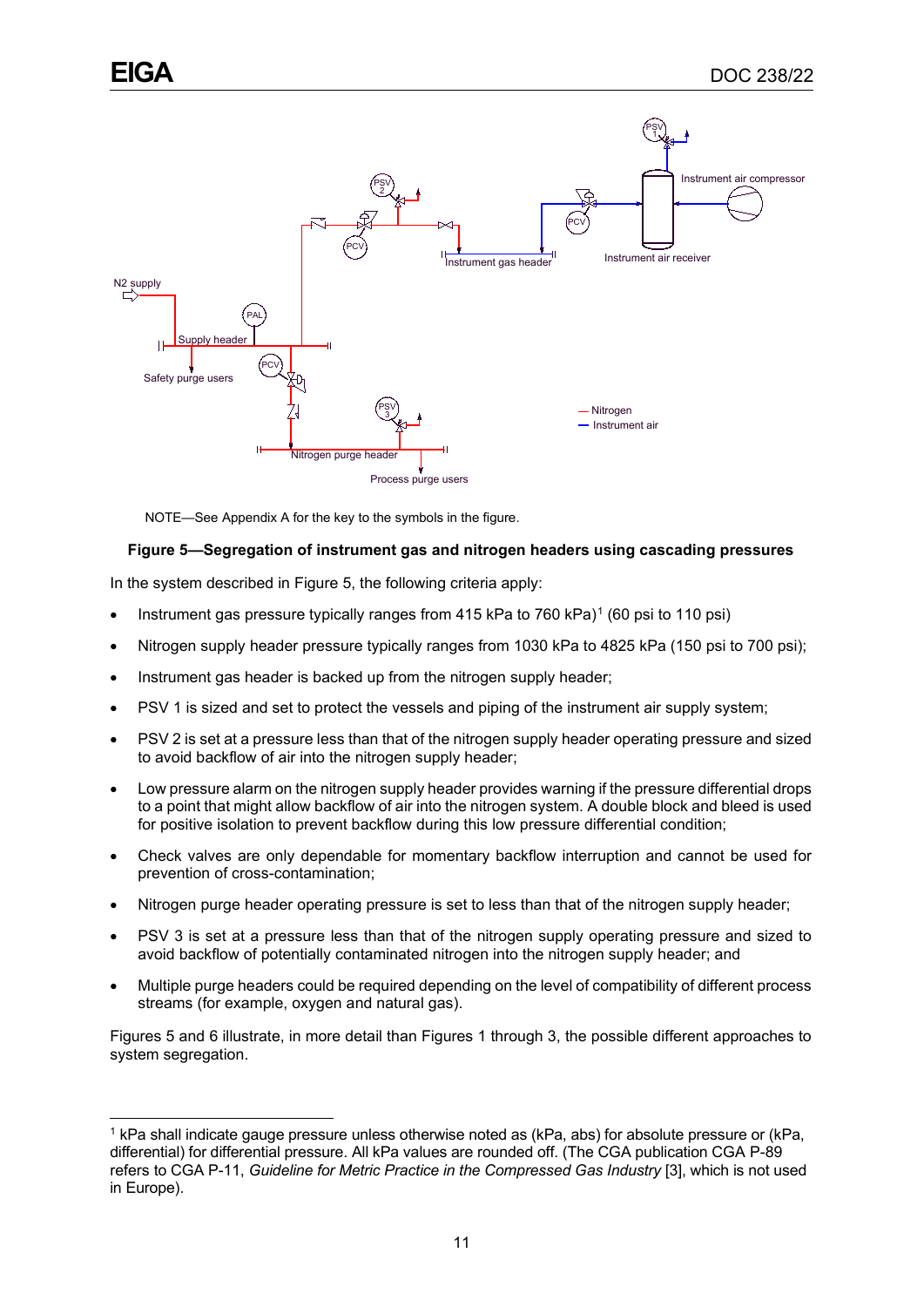Figure 6 illustrates another method for providing nitrogen backup to instrument gas using multiple valve types (check valve, regulator, automatic double block and bleed) to provide layers of protection against cross-contamination. This configuration should be used if the conditions for Figure 5 cannot be met. In Figure 6, the nitrogen header is being protected from air contamination. In this configuration, there is only one nitrogen header, which is used for all purge supplies.



NOTE—See Appendix A for the key to the symbols in the figure.

 $1)$  For simplicity, figure is shown with a single solenoid. For appropriate reliability and safety function, there should be redundant solenoids going to the three valves (configured such that either solenoid will cause the valves to operate), or each valve should have its own solenoid.

# **Figure 6—Nitrogen backup of instrument air with automatic double block and bleed**

<span id="page-14-1"></span>The basic guidelines for this type of connection are:

- Instrument air pressure typically ranges from 415 kPa to 760 kPa (60 psi to 110 psi);
- Nitrogen supply header pressure typically ranges from 1030 kPa to 4825 kPa (150 psi to 700 psi);
- Instrument gas header is backed up from the nitrogen supply header;
- Double block and bleed is used for positive isolation when nitrogen backup is not in use;
- PDI with interlock closes the double block and bleed if conditions are detected that could lead to reverse flow (air into nitrogen);
- PSV 1 and PSV 3 are sized and set to protect the vessels and piping of the instrument air (PSV 1) and nitrogen supply systems (PSV 3);
- Design pressure specification changes at the midpoint of the regulator body. Therefore, PSV 2 is sized and set to protect the downstream half of the regulator body up to the downstream isolation valve;
- Check valve is only dependable for momentary backflow interruption and cannot be used for prevention of cross-contamination; and
- Instrument gas pressure indicator has a low differential pressure alarm/interlock which is used to trigger open the double block and bleed if the N2 pressure exceeds the instrument gas system pressure, allowing back-up nitrogen to flow to the instrument gas system.

#### <span id="page-14-0"></span>**5.4 Nitrogen**

Plants typically have a nitrogen header system that supplies gas to process equipment for purging, generally to remove flammable or toxic fluid or air/oxygen. The nitrogen header can also be used to sweep a vent or flare system to maintain an oxygen-free environment in the vent or flare system or to purge instrument cabinets or enclosures. The nitrogen header system is designed to minimize the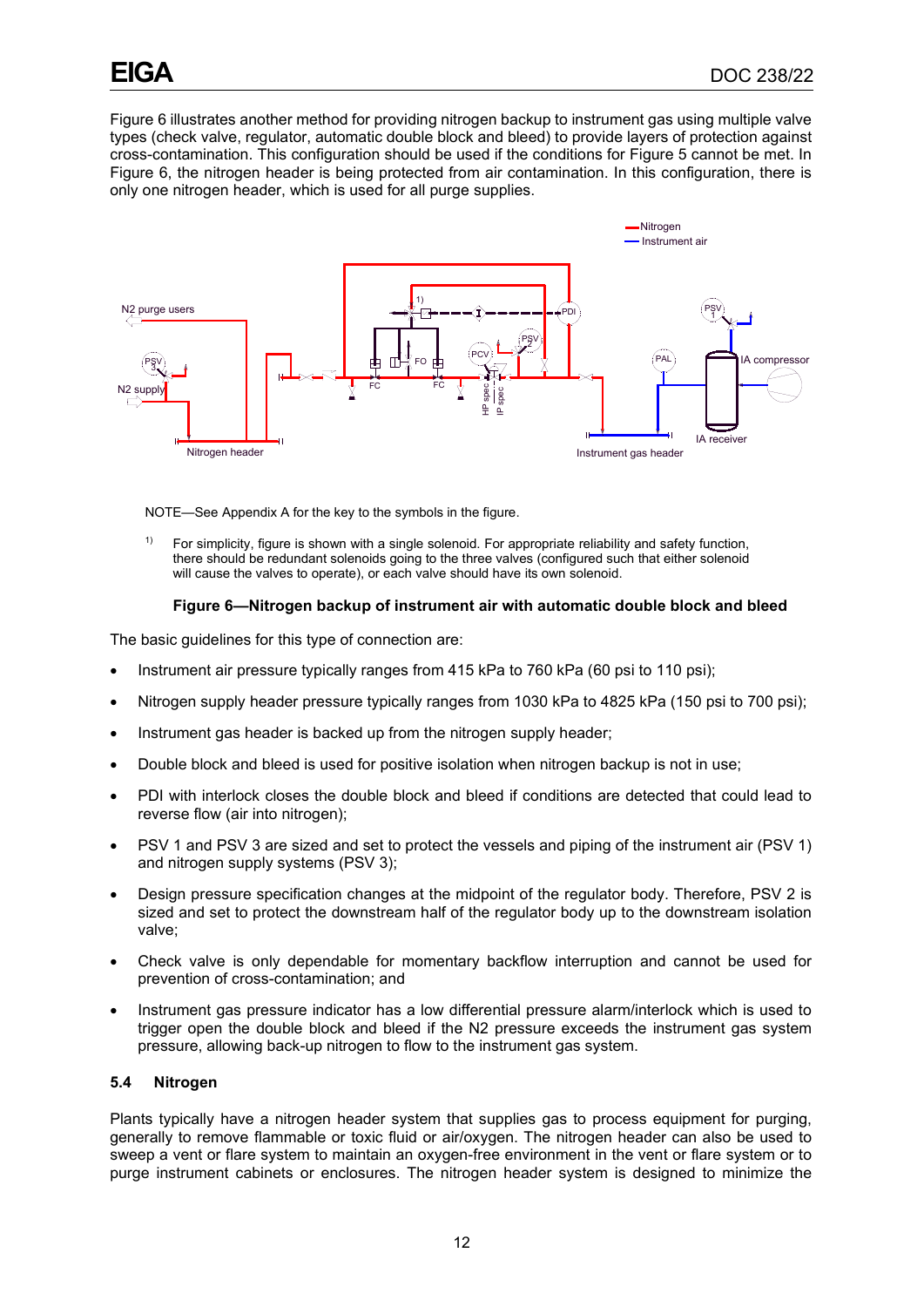likelihood of contamination due to backflow from the process. Depending on the level of incompatibility of the process fluids, the plant could be designed with multiple nitrogen headers with staggered operating pressures, with interconnections between the headers as illustrated in Figure 5 and described in 5.3. This configuration could provide an additional layer of protection in the event of contamination of one of the nitrogen headers by process fluid.

In addition to purging, the nitrogen system can also be used to:

- provide startup/circulation gas to the process circuit;
- provide pressurization gas to conduct a leak/pressurization/seal test of a reformer fuel system prior to lighting burners;
- maintain an oxygen-free blanket on catalyst beds or other equipment;
- maintain an oxygen-free blanket on liquid hydrocarbon and liquid ammonia storage vessels;
- provide nitrogen gas to utility stations;
- regenerate adsorbers;
- dry out piping or equipment; and
- derime cold boxes with heated nitrogen.

<span id="page-15-0"></span>Nitrogen stations typically are installed at several locations throughout a facility.

# **6 Types of systems**

Described below are typical connections from an inert gas purge source (typically nitrogen) to inert gas purge users (e.g., compressors, process piping, instrumentation, or electrical enclosures). Depending on the connection, one or more safeguards are required to prevent gas from the purged location flowing backwards and contaminating the purge gas source. The type and number of safeguards depends on the type of purge source and the risk assessment for each connection.

Connections between the process and a purge gas source are a contributing cause of a crosscontamination incidents. Many cross-contamination incidents occur because the process side pressure was greater than the purge gas source pressure. In these scenarios, the reverse flow rate will be dependent on the devices limiting backflow and their condition. The typical types of connections described below consist of at least two layers of protection. First, forward flow (source pressure greater than process pressure) and, secondly, a check valve. In a reverse pressure incident, only the check valve remains, and it is insufficient to prevent backflow if the reverse pressure condition lasts more than a few minutes (the time will depend on the specific application, including pressure differential).

Risk assessment methods applied to these types of connections shall consider the element of reverse flow. The following list contains some examples of cross-contamination incidents resulting from purge connections:

- Process leak into a continuously purged space exceeded the vent path flow capacity, which caused the space pressure to exceed the purge gas source pressure. The leaking gas contaminated part of the purge gas system;
- Inadvertent operations on the process caused process gas to be introduced prior to the temporary purge connections being removed. The process pressure exceeded the pressure of the purge gas source, and the purge gas system was contaminated with process gas;
- Flare subheader was left isolated from the main flare system with a nitrogen purge lined up. The process associated with this flare subheader was started, causing the flare subheader to go up in pressure. Process gas flowed in the reverse direction and contaminated the nitrogen system; and
- Using typical utility nitrogen through a temporary connection to derime a cryogenic tank (semitrailer). Unknown to the operator, the tank contained some residual liquid; and the liquid vaporization caused the tank pressure to exceed the purge gas source pressure. The purge gas system was contaminated by the boil off gas.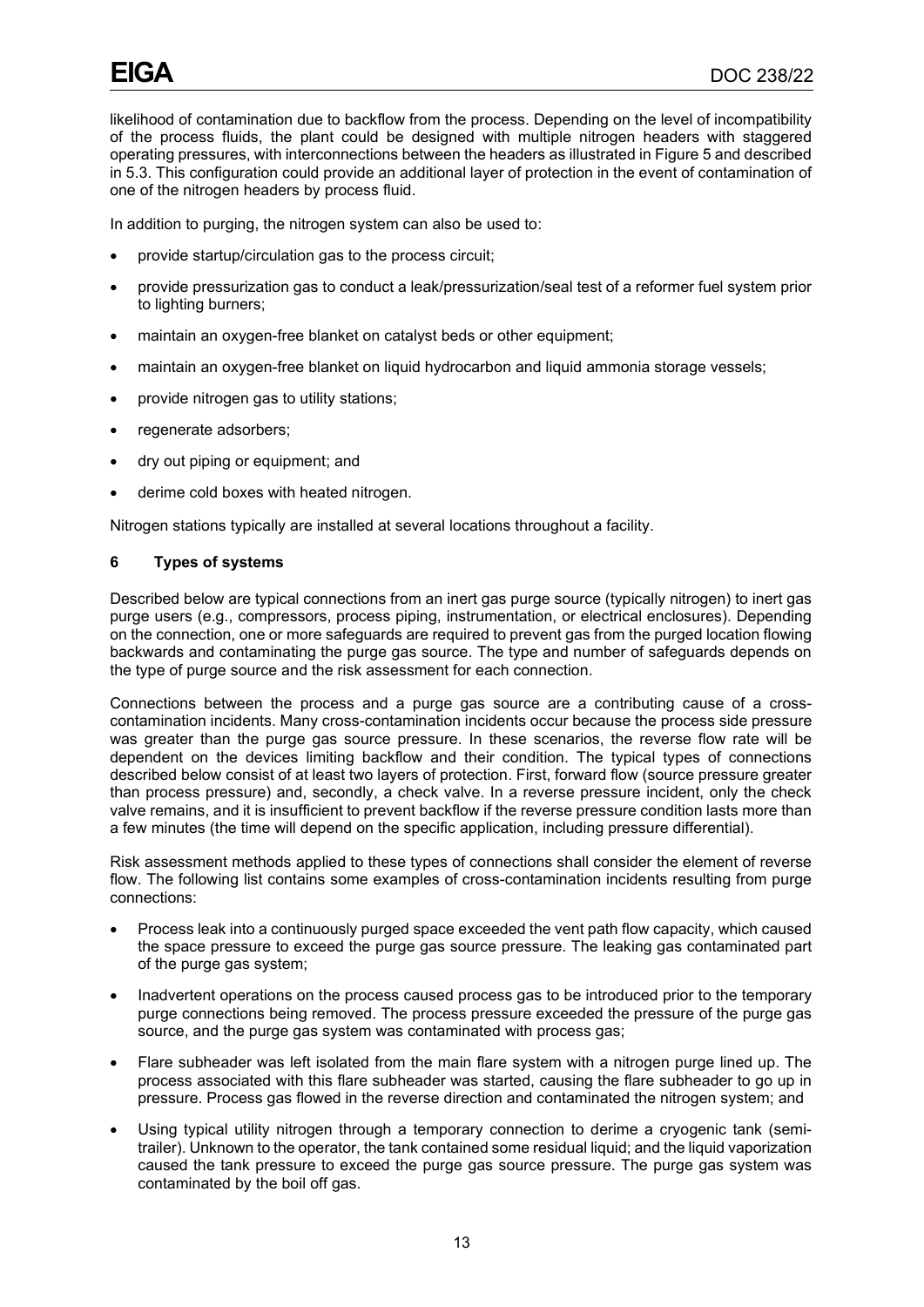In a plant designed with multiple nitrogen headers operating at staggered pressures, the implications of reverse flow of the process gas could be less than in a system where all inert gas users are supplied from the same header.

# <span id="page-16-0"></span>**6.1 Continuous purges**

# **6.1.1 Compressor components**

Continuous purges on compressors are used for maintaining separation between a flammable material and an oxygen source such as air. On reciprocating compressors, the distance piece (between the crankcase and the cylinder) and piston rod packing are purged. On centrifugal compressors there are typically multiple layers of mechanical or labyrinth seals with an inert gas purge being used to separate the process gas seal from the air seal, see Figure 7. The crankcase is another commonly purged location. These are continuous purges and require sufficient safeguards between the process gas and the purge gas source to prevent process gas from flowing in the reverse direction and contaminating the purge gas source. Typical safeguards are a sufficiently large vent path such that the purged space cannot be pressurized, pressure drop (for example, due to a regulator or orifice) between the purge source and a compressor component, and a check valve to limit reverse flow.



<span id="page-16-1"></span>NOTE—See Appendix A for the key to the symbols in the figure.

# **Figure 7—Typical reverse flow protection for continuous compressor purges**

# **6.1.2 Electrical and instrumentation enclosure purges**

Purging of electrical and instrumentation enclosures can be done to meet area classification requirements. There are many suppliers that provide premanufactured area classification purge controllers that meet the requirements of IEC 60079-2 [4]. These controllers are simply installed on the enclosure and provide flow/pressure control, flow/pressure indication, overpressure protection, and alarm functions. Specific enclosure configurations vary by supplier and are not provided in this publication.

Purges may also be used for other purposes such as moisture control in large motor casings or terminal enclosures.

When purging for area classification or other purposes, the purge process puts pressure on conduit sealing fittings. The sealant material is not designed to stop gas passage when there is a pressure gradient across the conduit sealing fitting. This can allow purge gas to flow through the conduit leaving the enclosure. If an inert purge gas is used, this can cause a breathing hazard as the gas can be transported to unexpected locations. A break in the conduit run or additional conduit sealing fittings and venting can be required to provide a flow barrier.

When purging electrical panels or instruments with N2 or Air, the failure of the regulator controlling the purge shall be considered as a scenario that can lead to over pressure of the panel or instrument and which can result in injury to personnel. Over pressure protection shall be considered and evaluated.

# **6.1.3 Flare or vent sweep**

Flare/vent headers and major branch lines are typically purged. The purge gas may be either inert or flammable. Purging of a flare or vent header ensures that deflagration or detonation does not occur within the header when flaring or venting flammable gas. These are continuous purges that require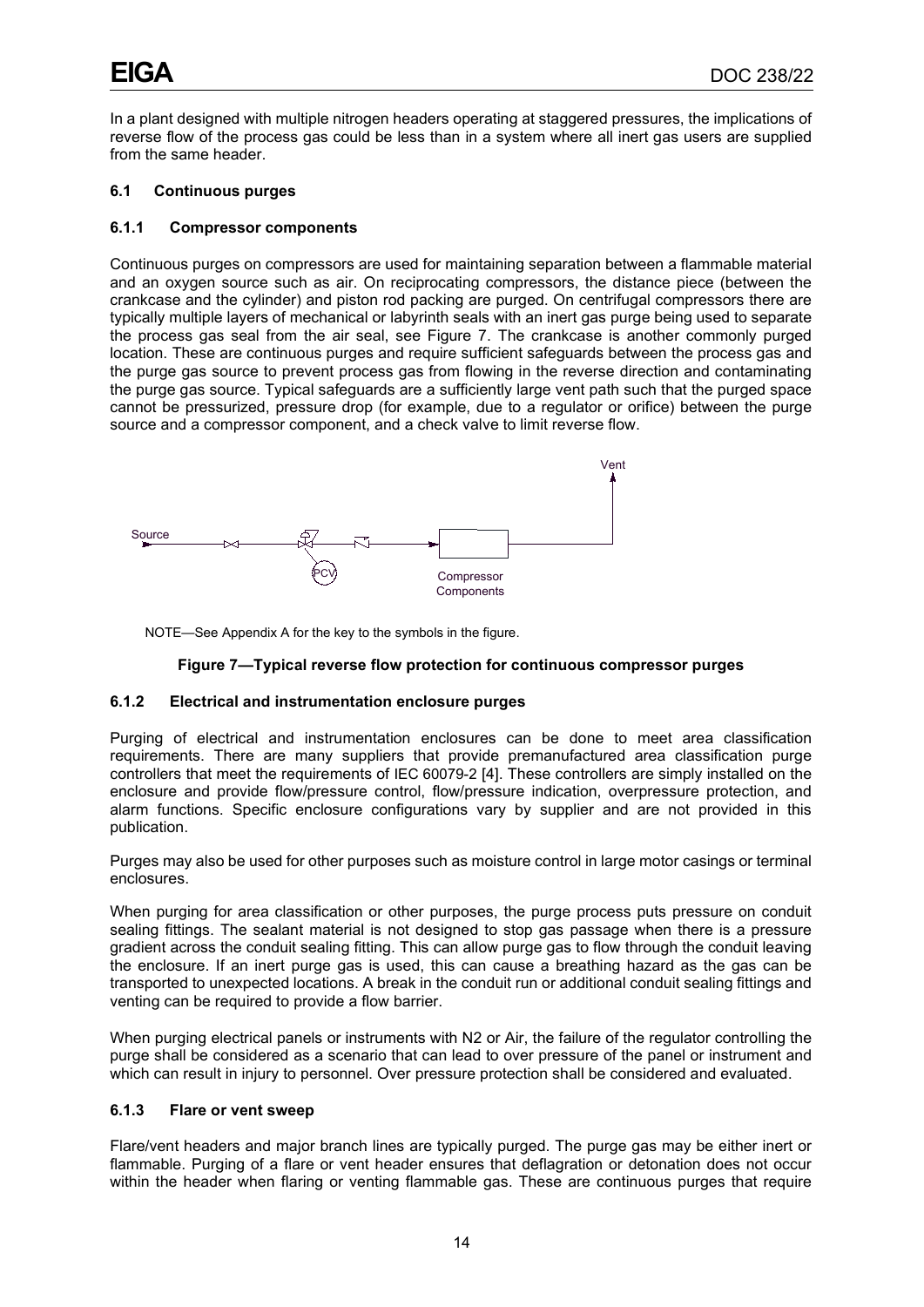sufficient safeguards between the process gas and the purge gas source to prevent process gas from flowing in the reverse direction and contaminating the purge source, see Figure 8. Typical safeguards are:

- sufficiently large vent path such that the purged headers and branch lines cannot be pressurized;
- pressure drop (for example, due to a regulator, orifice, or rotameter) between the purge source and the headers and branch lines;
- flow control/indication (could be the source of pressure drop);
- check valve to limit reverse flow; and
- optionally, a low flow or pressure alarm.



<span id="page-17-1"></span>NOTE—See Appendix A for the key to the symbols in the figure.

# **Figure 8—Typical reverse flow protection for flare or vent purge**

#### <span id="page-17-0"></span>**6.2 Connections for maintenance**

#### **6.2.1 Temporary connection**

Utility stations provide sources of fluids that can be used to purge process equipment for routine maintenance. These stations typically use relatively low pressure rated hoses and should only be used on depressurized equipment, depressurized process piping, or activities external to the process.

Figures 9 through 11 illustrate the minimum requirements for a hose connection. Figures 9 and 10 show temporary connections in their isolated or safe condition. Figure 11 shows the valve lineup when the temporary connection is in use:

- Isolation valves shall be provided on both the source side and the process side. Valve selection will be dictated by the degree of leak tightness and the required flow;
- Throttling valve may be added on the source side;
- Bleed valve shall be provided to depressurize the hose prior to disassembly. The order of the bleed valve, check valve, and block valve may be varied depending on the specific requirements of the application;
- Check valve shall be provided on either the source side or the process side to reduce the risk of process gas contaminating the source. A check valve on the process side also prevents backflow in the event of misoperation and limits any release in the event of a hose failure. In some applications, there will be check valves on both sides;
- Design pressures of the source side and process side shall be considered in the selection and orientation of the components, including the pressure rating of the hose. If there is sufficient risk (e.g., highly toxic fluid), hoses that are inherently safe from overpressurization due to their pressure rating should be chosen. Figure 9 shows the pressure specification break location for the case where the process design pressure is greater than the source design pressure. Figure 10 shows the pressure break location for the case where the process design pressure is lower than the source design pressure; and
- Specific characteristics (e.g., pressure, temperature, toxicity, corrosivity, flammability) of the process gas can dictate valve selection and preferred placement of the check valve due to safety and environmental concerns.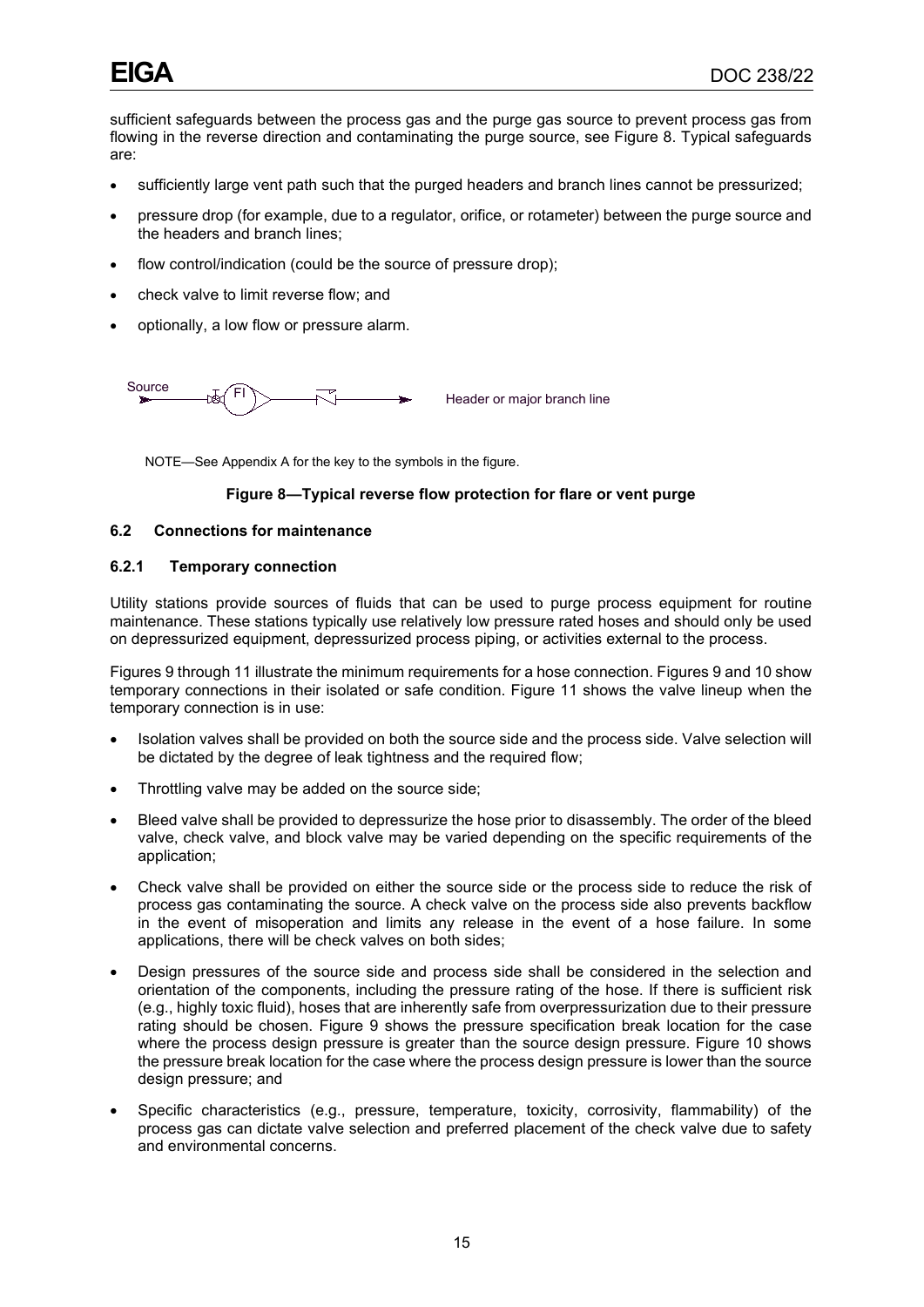During normal operation, the hose shall not be connected to the process side. The disconnected hose provides an air gap, which is a positive (visible) isolation that prevents cross-contamination. In the event that the hose is left attached to the source side, its outlet should be capped, plugged, and/or blinded in order to prevent hose whip or release of an asphyxiant. The hose connection on the process side should also be capped, plugged, and/or blinded. The cap/plug/blind shall have a pressure rating and material of construction consistent with the process.

Good industrial practice requires the use of hose whip restraints at all connection points. Armored hoses or hoses with internal whip restraint cables protect against hose whip resulting from failure anywhere along the length of the hose.



<span id="page-18-0"></span>NOTE—See Appendix A for the key to the symbols in the figure.

# **Figure 9—Hose connection in isolated safe condition, low pressure source**



<span id="page-18-1"></span>NOTE—See Appendix A for the key to the symbols in the figure.





<span id="page-18-2"></span>NOTE—See Appendix A for the key to the symbols in the figure.

#### **Figure 11—Hose connection in use**

# **6.2.2 Hard piped purge connections**

Some purge connections that are only used for maintenance (i.e., not normally flowing) are hard piped. Using a double block and bleed connection, with the block valves closed and the bleed valve open when the connection is not in use, is one option. If the bleed valve cannot be left open, a removable spool piece that has blind flanges installed when the connection is not in use, or a spectacle blind are possible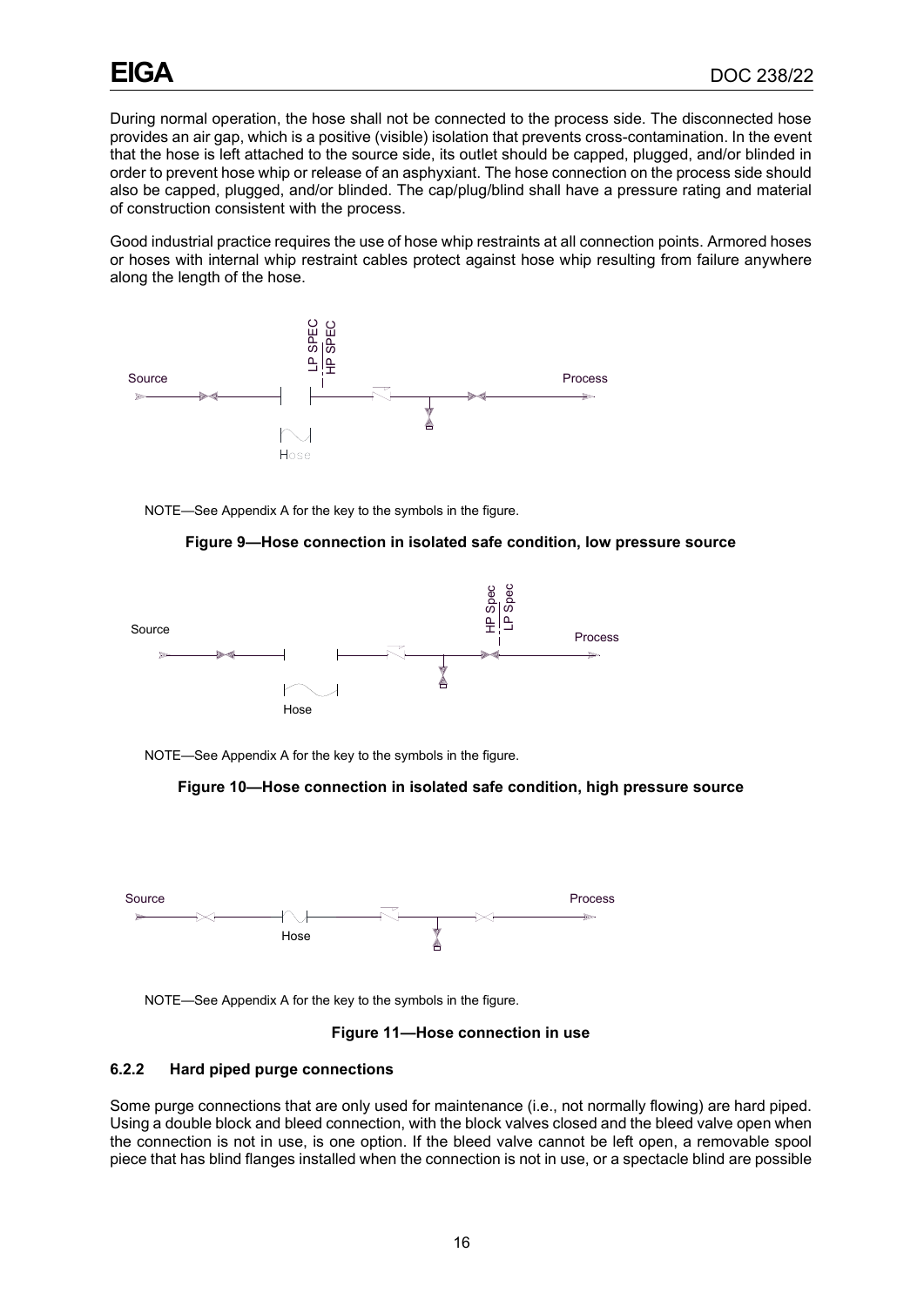alternatives. When a spectacle blind or blind flanges is/are utilized, consideration needs to be given as to whether additional valves are required to enable the blind(s) to be installed, removed, or swung.

Figures 12 and 13 show the minimum requirements for the 2 configurations. Figure 12 as shown is applicable primarily when the purge header can tolerate some amount of contamination (i.e., multiple purge headers at cascaded pressures exist – see Figure 5). If the purge header cannot tolerate any contamination, the need for additional layers of protection (e.g., multiple block valves on the process side) should be considered. The process fluid and operating conditions can dictate additional layers of protection requirements whether the Figure 12 or Figure 13 configuration is followed. Additional layers of protection could also be required if the isolation valves could have a tendency to leak due to either size or type. The pressure specification break and over pressure protection requirements can vary depending on the relative design pressures of the source and process.



NOTE—See Appendix A for the key to the symbols in the figure.

#### <span id="page-19-0"></span>**Figure 12—Hard-piped purge connection with double block and bleed reverse flow protection**



NOTE—See Appendix A for the key to the symbols in the figure.

<span id="page-19-1"></span>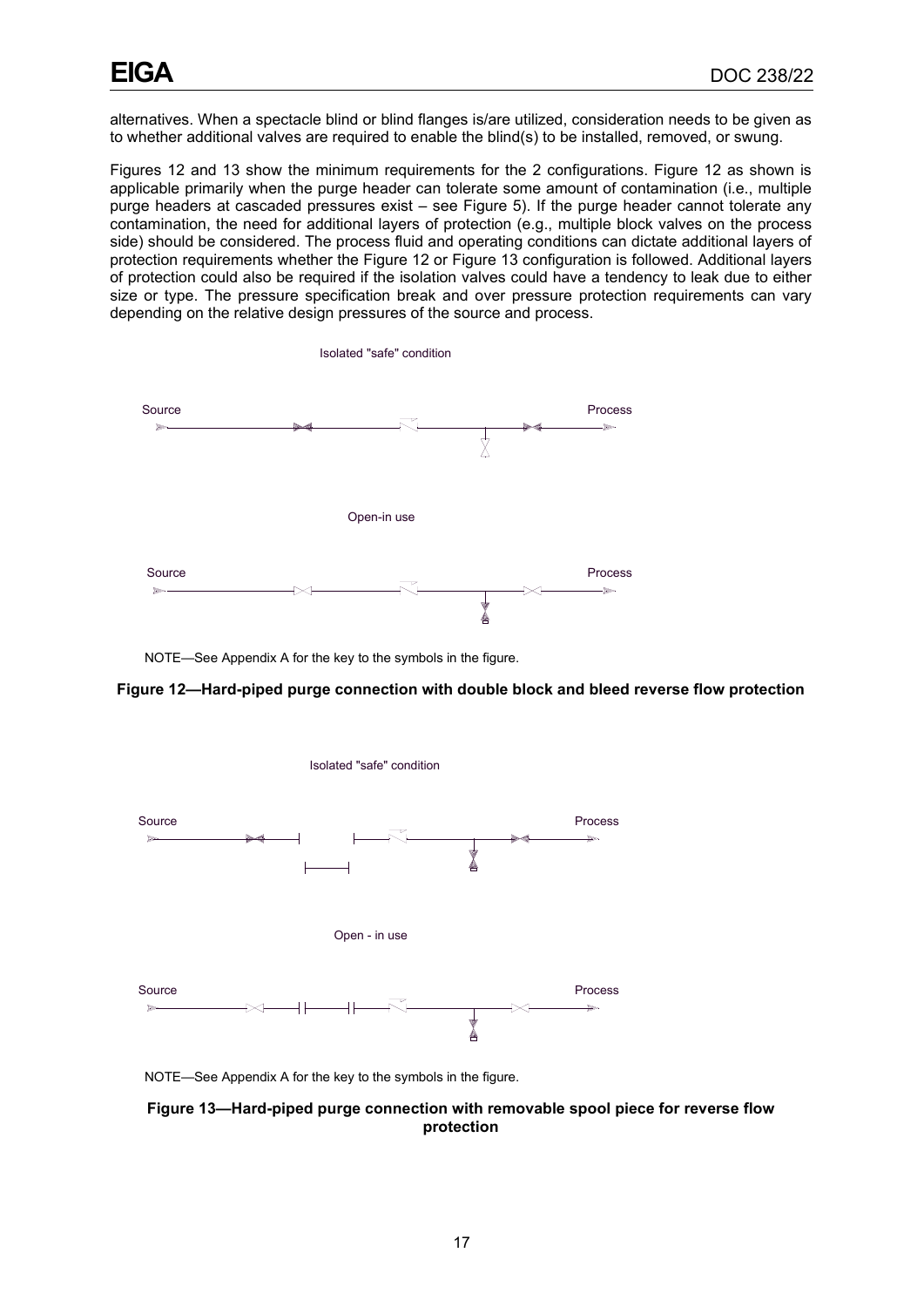# <span id="page-20-0"></span>**6.3 Process connections for startup**

Heat transfer gas such as nitrogen is used for startup. This may be supplied through a once-through connection or a recirculation loop. Startup recirculation loops do not contribute any additional risk of cross-contamination of the instrument air, instrument gas, or nitrogen supply systems. However, the recirculation loop attachment points are isolated from the main process gas line during operation. These connections are large and may be configured as shown in Figure 14 where a spectacle blind is used to provide positive isolation. In this configuration, the bleed valve is plugged during normal operation and closed when the line is in use and flowing. Note that additional provisions could be required to enable rotating the position of the blind. Alternately, a hard-piped connection like that shown in Figure 12 may be utilized, although modifications to reduce contamination potential could be required depending on the source and destination of the recirculation gas (for example, from upstream/downstream of PSA, to product/feed/standalone compressor). In this configuration, there is no blind to provide positive isolation, so the bleed valve is required to be open to atmosphere when the line is in its isolated condition (with plug removed).



<span id="page-20-4"></span>NOTE—See Appendix A for the key to the symbols in the figure.

# **Figure 14—Nitrogen startup connection using blind for reverse flow protection**

#### <span id="page-20-1"></span>**6.4 Pneumatic force to drive valve actuators and pneumatic motors**

Instrument air, instrument gas, or nitrogen can be used for the purpose of driving valve actuators or pneumatic motors. Use of a gas for this purpose does not usually present a risk of cross-contamination, unless the valve actuator is direct-connected to the valve body such that an actuator diaphragm leak can backflow into the pneumatic gas depending on pressure differential. However, the use of nitrogen or instrument gas to drive an actuator or a pneumatic motor that is enclosed in an insufficiently ventilated space can present an asphyxiation risk. This risk is particularly acute if instrument gas is used, as it can suddenly switch to nitrogen and convert a breathable atmosphere to an asphyxiating atmosphere. General information on the prevention of the hazards associated with inert atmospheres can be found in EIGA Doc 44, *Hazards of Oxygen-Deficient Atmospheres* [5].

# <span id="page-20-2"></span>**6.5 Back-up connections**

See Section 5 for more information on purge gas source systems and for methods to back up an instrument gas system.

#### <span id="page-20-3"></span>**6.6 Automatic sweep of reactive gases**

In systems where two incompatible fluids are indirectly connected to the same process (see 4.2), an inert purge may be used to provide a buffer between the fluids in the event of a shutdown or loss of flow. This is illustrated in Figure 15 for a gasification process. The hydrocarbon feed gas and oxygen are fed into the reactor, which is above the autoignition temperature. The reactant gases meet indirectly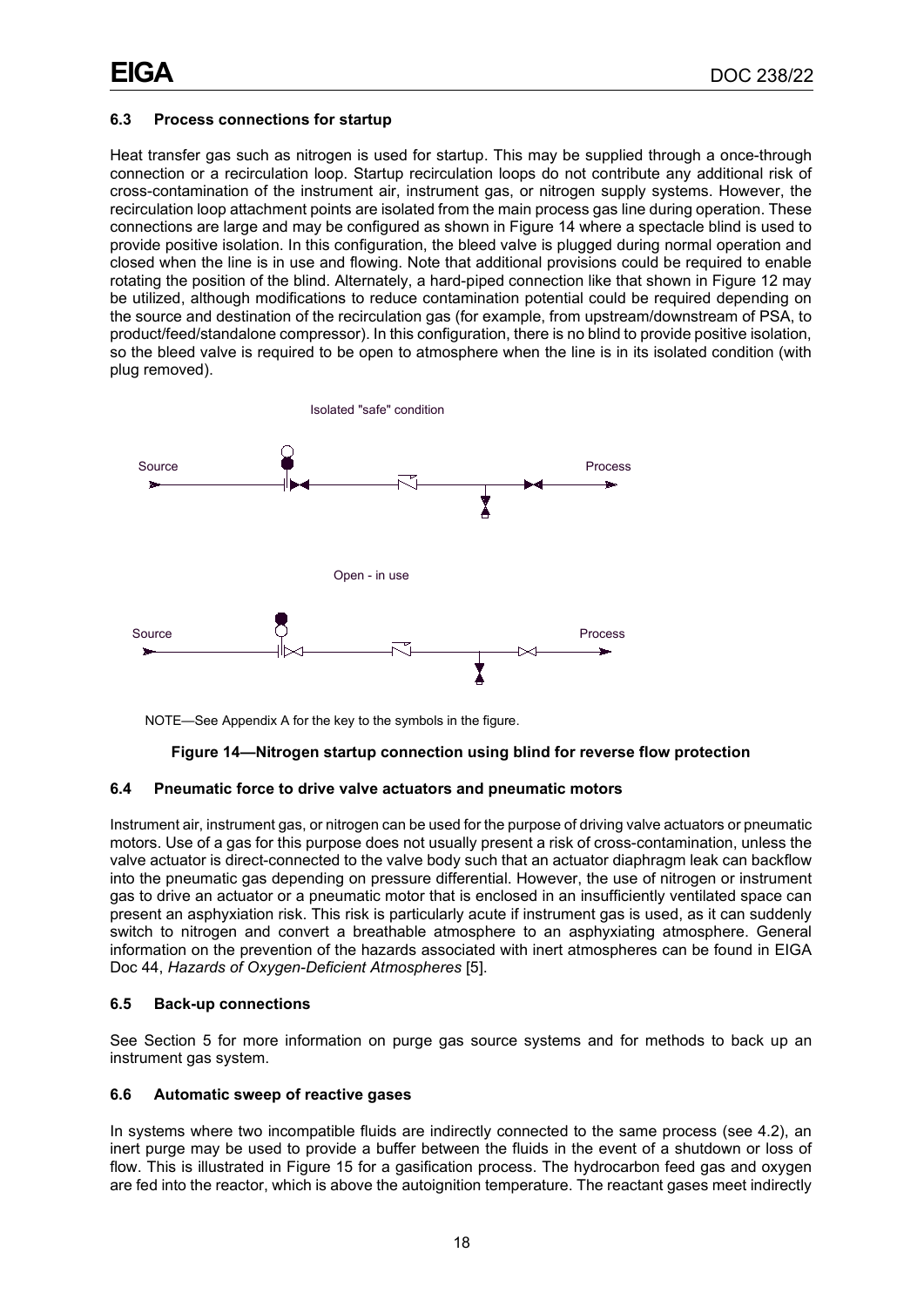at the end of the feed injector. The nitrogen purge system, through sequential valve operation, provides a safe buffer in the event of a shutdown and flushes the remaining reactant into the process (valves 1 and 2 shut off the reactant flow; valves 3, 4, and 5 operate in a sequence to provide the safe buffer).

NOTE—VLV 1, VLV 2, and VLV 3 may be double block valves.

A similar configuration to that shown in Figure 15 may be used to sweep process fluids out of a catalyst bed or other piece of equipment.



<span id="page-21-1"></span>NOTE—See Appendix A for the key to the symbols in the figure.

#### **Figure 15—Automatic sweep of reactive feed gases**

# <span id="page-21-0"></span>**7 Operational and retrofit considerations**

Previous sections have focused on design concepts and minimum requirements for the hardware associated with instrument air, instrument gas, utilities, and nitrogen supply systems. These concepts have been developed over time to minimize cross-contamination and other hazards associated with the use of these gases. Procedures that are consistent with the system design are necessary to operate in a safe manner.

When a system within the scope of this publication is found with either inadequate design or inadequate/inconsistent procedures (such as after an acquisition), a plan for improvement is required. A risk assessment should be performed, and the procedures or equipment shall be adjusted to address the identified hazards. If equipment changes are required and cannot be done immediately, additional administrative controls shall be put in place per the results of the risk assessment.

Because design concepts and operating procedures evolve over time, changes will continue to be made throughout the life of the plant. In addition, there will be continuous improvement initiatives, plant reliability improvements, plant optimizations, debottlenecking, and replacement of obsolete equipment. Every change within the scope of this publication, regardless of scale or complexity, has the potential to increase the risk of contamination and to negatively affect safety. Each proposed change shall be fully evaluated to ensure that the change does not unduly affect the safety of the plant. All hazards shall be documented, actions identified, and closures tracked.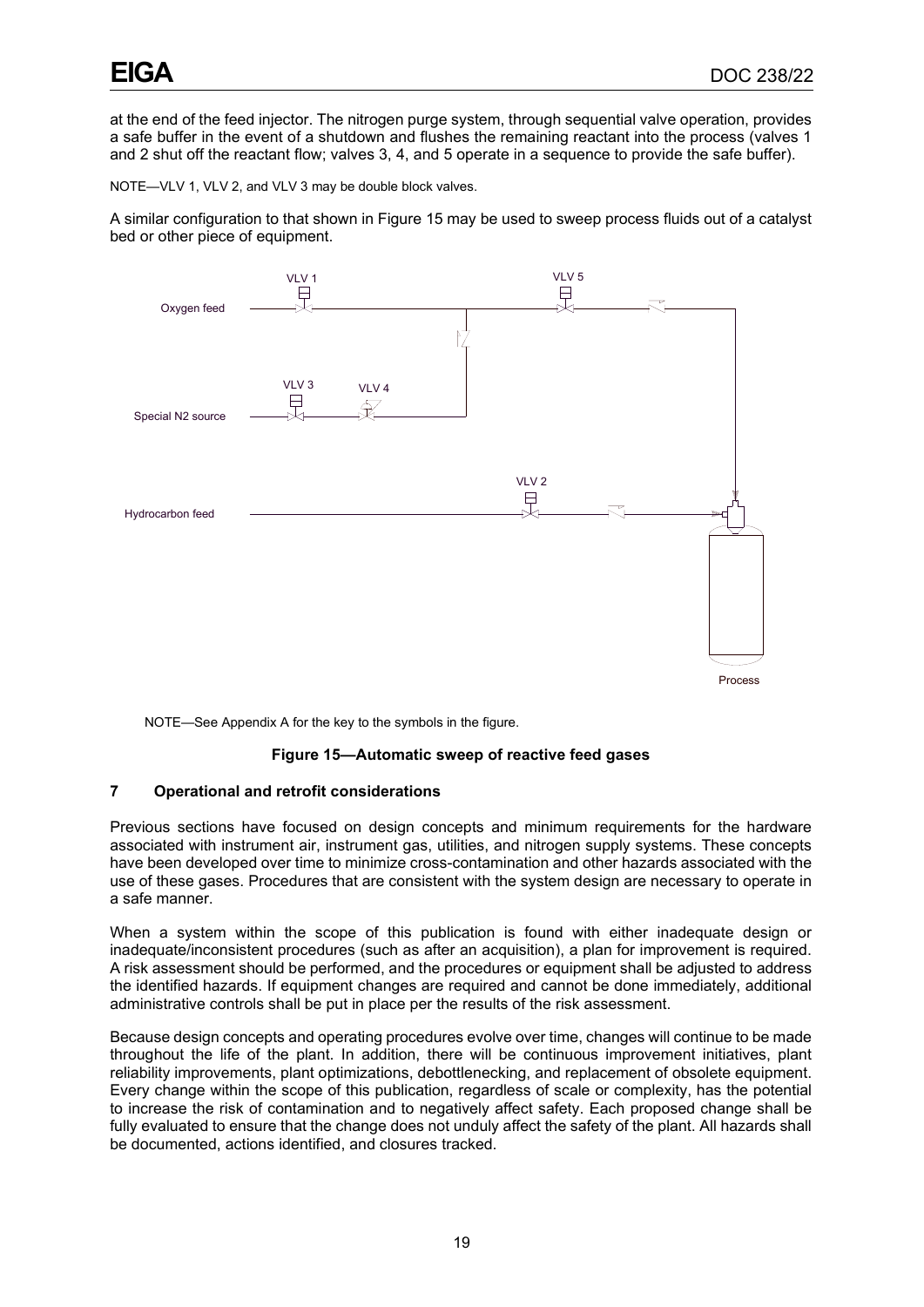One example that has the potential for significant implications is when an existing facility has a separate instrument air and nitrogen system, and the decision is made to improve the reliability of the instrument air system by cross-tying it with the nitrogen system. In addition to overpressurization hazards, switching over to nitrogen can cause items such as analyzers to stop working, or can cause cross-contamination risks or unexpected asphyxiation hazards.

Any change shall follow, at a minimum, the site's MOC process, including full documentation of the change, completed engineering drawings, procedure modifications, hazard review, and training. Additional tools such as process hazard analysis, quantitative risk assessment, and layer of protection analysis might be required.

# <span id="page-22-0"></span>**8 References**

Unless otherwise specified, the latest edition shall apply.

[1] API 521 *Pressure-Relieving and Depressuring Systems*, American Petroleum Institute. [www.api.org](http://www.api.org/)

[2] ISO 8573-1 *Compressed air – Part 1: Contaminants and purity classes*. [www.iso.org](http://www.iso.org/)

[3] This reference is not used in Europe, only given to be aligned with IHC: CGA P-11 *Guideline for Metric Practice in the Compressed Gas Industry,* Compressed Gas Association, Inc. [www.cganet.com](http://www.cganet.com/)

[4] IEC 60079-2:2014 *Explosive atmospheres - Part 2: Equipment protection by pressurized enclosure "p"*, [www.iec.ch](http://www.iec.ch/)

[5] EIGA Doc 44 *Hazards of Oxygen-Deficient Atmospheres,* [www.eiga.eu](http://www.eiga.eu/)